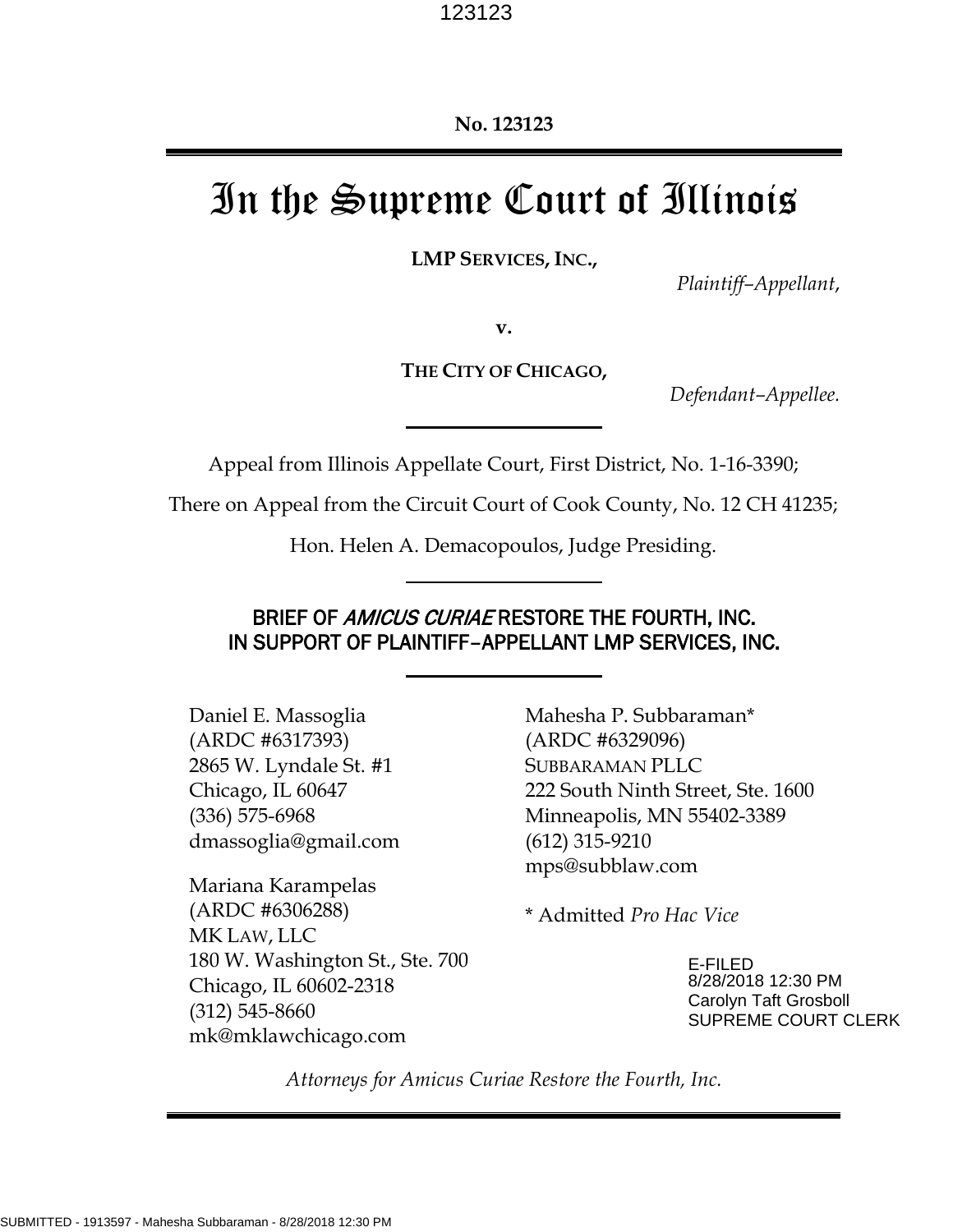## Points & Authorities

|    | Brief of <i>Amicus Curiae</i> Restore the Fourth, Inc. in Support of<br>Petitioner, Carpenter v. United States, 138 S. Ct. 2206 (2018)1                        |
|----|----------------------------------------------------------------------------------------------------------------------------------------------------------------|
|    | Brief of Amicus Curiae Restore the Fourth, Inc. in Support of                                                                                                  |
|    | LMP Servs., Inc. v. City of Chicago, 2017 IL App (1st) 163390 1                                                                                                |
|    |                                                                                                                                                                |
|    | LMP Servs., Inc. v. City of Chicago, 2017 IL App (1st) 163390 2                                                                                                |
|    |                                                                                                                                                                |
|    |                                                                                                                                                                |
|    |                                                                                                                                                                |
|    |                                                                                                                                                                |
|    |                                                                                                                                                                |
| I. | This Court should reject the Appellate Court's grave<br>misunderstanding of the proper relationship between the<br>Fourth Amendment, technology, and trespass3 |
| А. | The Fourth Amendment assures individual privacy<br>against innovations in government surveillance3                                                             |
|    |                                                                                                                                                                |
|    | Carpenter v. United States, 138 S. Ct. 2206 (2018) 3, 4                                                                                                        |
|    | Olmstead v. United States, 277 U.S. 438 (1928) 3, 4                                                                                                            |
|    |                                                                                                                                                                |
|    |                                                                                                                                                                |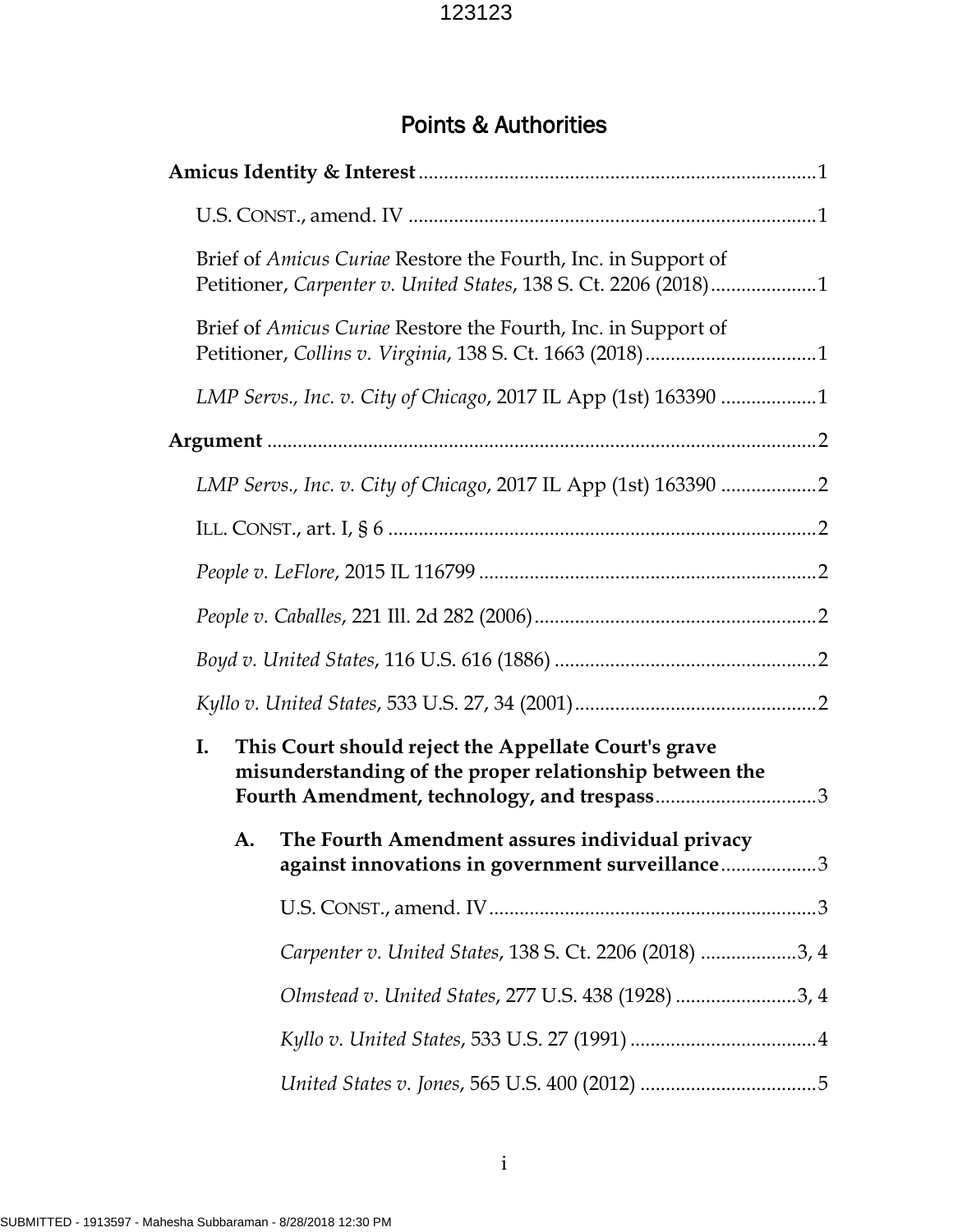| <b>B.</b> | The trespassory test for identifying government<br>"searches" includes constructive trespasses, which then<br>covers Chicago's GPS requirement for food trucks5 |
|-----------|-----------------------------------------------------------------------------------------------------------------------------------------------------------------|
|           | LMP Servs., Inc. v. City of Chicago,                                                                                                                            |
|           |                                                                                                                                                                 |
|           |                                                                                                                                                                 |
|           | Paulson v. State, 28 S.W.3d 570 (Tex. Crim. App. 2000) 6                                                                                                        |
|           | Haythorn v. Rushforth, 19 N.J.L. 160, 165 (1842) 6, 7, 8, 9                                                                                                     |
|           | Wall & Wall v. Osborn, 12 Wend. 39 (N.Y. Sup. Ct. 1834)7                                                                                                        |
|           |                                                                                                                                                                 |
|           | New England Tel. Co. v. NLRB,                                                                                                                                   |
|           | Silverthorne Lumber Co. v. United States,                                                                                                                       |
| C.        | Absent robust application of the trespassory test,<br>Fourth Amendment rights will be left at the mercy of                                                      |
|           | Carpenter v. United States, 138 S. Ct. 2206 (2018) 9, 11                                                                                                        |
|           |                                                                                                                                                                 |
|           |                                                                                                                                                                 |
|           |                                                                                                                                                                 |
|           | Brian L. Owsley, TriggerFish, StingRays, &<br>Fourth Amendment Fishing Expeditions,                                                                             |
|           | Jonathan Bard, Unpacking the Dirtbox: Confronting Cell<br>Phone Location Tracking with the Fourth Amendment,                                                    |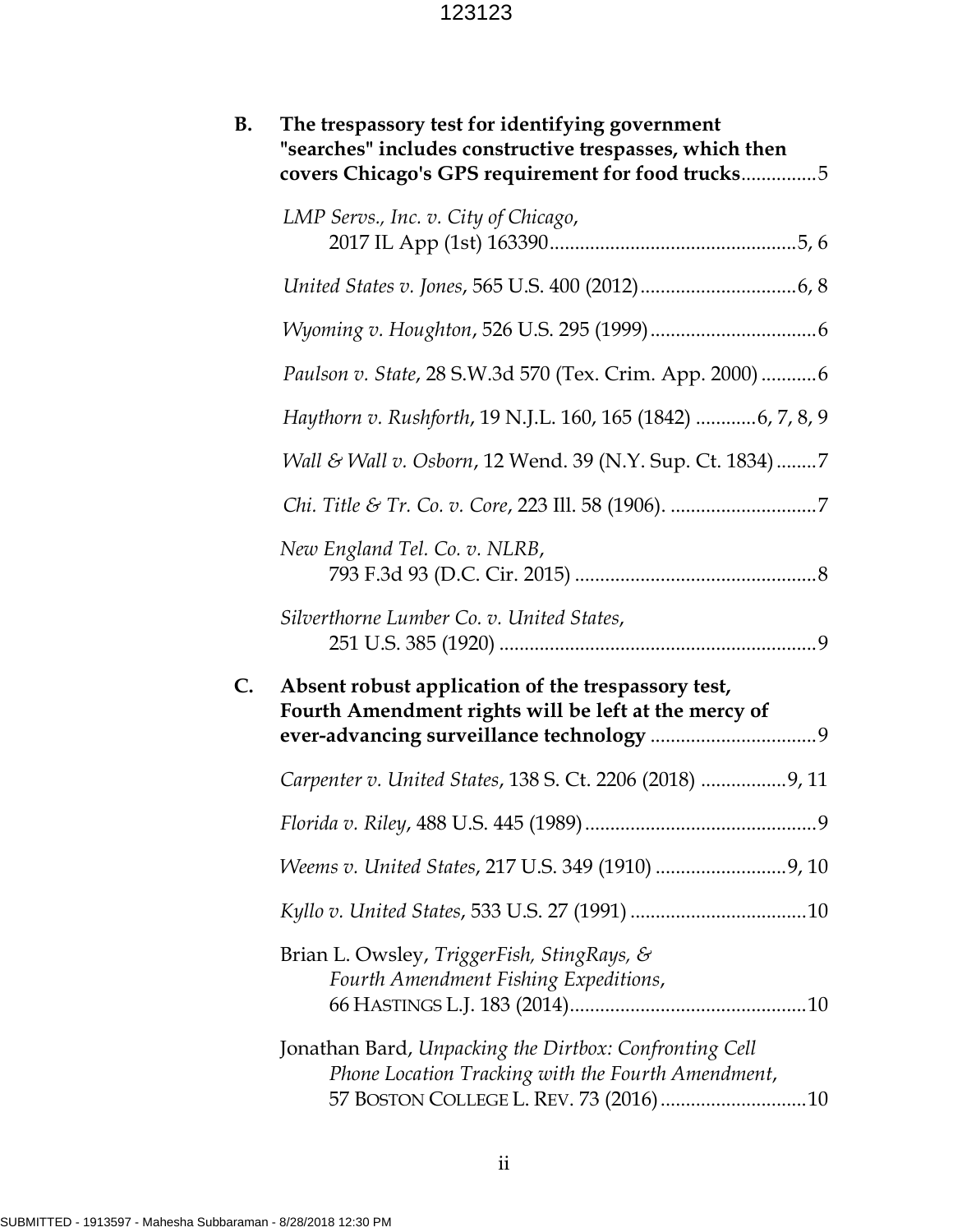|    |    | Frank Main, Chicago Cops Lose Bid to Toss Lawsuit<br>Over Secret Cell-Phone Tracking, CHI. SUN-TIMES,<br>Jan. 11, 2016, http://bit.ly/2uwZc9M11                  |  |
|----|----|------------------------------------------------------------------------------------------------------------------------------------------------------------------|--|
|    |    | AMNESTY INT'L, "IT'S ENOUGH FOR PEOPLE TO FEEL IT<br>EXISTS": CIVIL SOCIETY, SECRECY, & SURVEILLANCE<br>IN BELARUS (2016), http://bit.ly/ 2uuF7Fv 11             |  |
|    |    | Wall & Wall v. Osborn, 12 Wend. 39 (N.Y. Sup. Ct. 1834)12                                                                                                        |  |
|    |    |                                                                                                                                                                  |  |
|    |    |                                                                                                                                                                  |  |
|    |    | If These Walls Could Talk: The Smart Home & the Fourth<br>Amendment Limits of the Third Party Doctrine,                                                          |  |
| П. |    | This Court should reject the Appellate Court's grave<br>misunderstanding of the proper relationship between the<br>Fourth Amendment and occupational licensing13 |  |
|    |    |                                                                                                                                                                  |  |
|    | A. | The Fourth Amendment protects entrepreneurs, even                                                                                                                |  |
|    |    |                                                                                                                                                                  |  |
|    |    |                                                                                                                                                                  |  |
|    |    | GM Leasing Corp. v. United States, 429 U.S. 338 (1977)13                                                                                                         |  |
|    |    |                                                                                                                                                                  |  |
|    |    | Marshall v. Barlow's, Inc., 436 U.S. 307 (1978)14                                                                                                                |  |
|    |    | United States v. Chicago, Milwaukee, St. Paul & Pac. R.R. Co.,                                                                                                   |  |
|    |    | Frost & Frost Trucking Co. v. R.R. Comm'n of Cal.,                                                                                                               |  |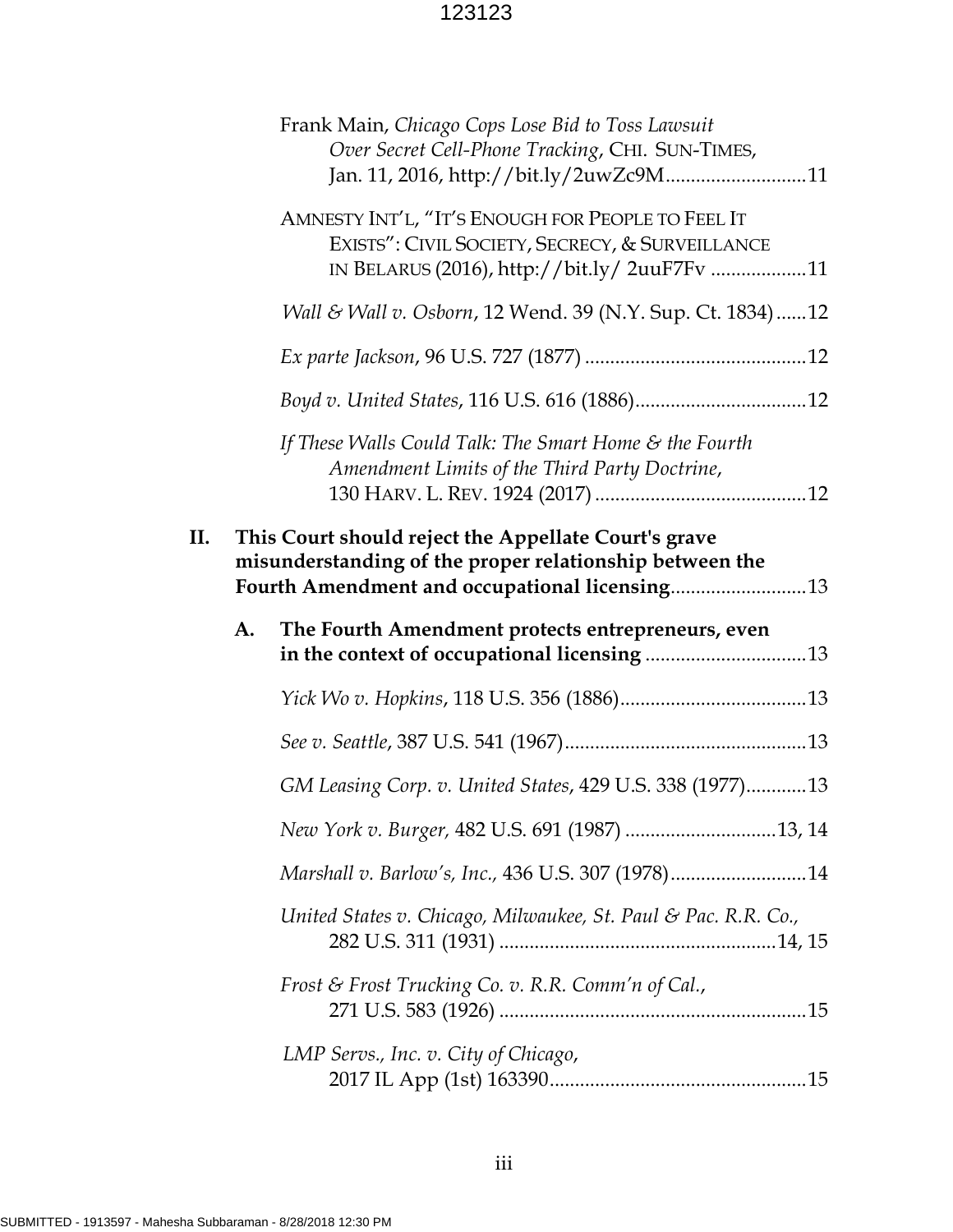| <b>B.</b> | Founding era history shows that the Fourth Amendment<br>was meant to protect entrepreneurs from surveillance<br>like Chicago's GPS requirement for food trucks16 |
|-----------|------------------------------------------------------------------------------------------------------------------------------------------------------------------|
|           |                                                                                                                                                                  |
|           | Marshall v. Barlow's, Inc., 436 U.S. 307 (1978)16                                                                                                                |
|           | Carpenter v. United States, 138 S. Ct. 2206 (2018) 16                                                                                                            |
|           |                                                                                                                                                                  |
|           | Tracy Maclin & Julia Mirabella, Framing the Fourth,<br>109 MICH. L. REV. 1049 (2011) 16, 18, 19                                                                  |
|           |                                                                                                                                                                  |
|           |                                                                                                                                                                  |
|           | Commw. v. Haynes, 116 A.3d 640 (Pa. Super. Ct. 2015)17, 18                                                                                                       |
|           |                                                                                                                                                                  |
|           | 2 WORKS OF JOHN ADAMS (C. Adams ed. 1850)17                                                                                                                      |
|           | M.H. SMITH, THE WRITS OF ASSISTANCE CASE (1978) 18                                                                                                               |
| C.        | Absent recognition that a search is a search - even when<br>made a condition of licensure - the Fourth Amendment                                                 |
|           | PATRICK A. MCLAUGHLIN, ET AL., MERCATUS CENTER,<br>THE STATE OF OCCUPATIONAL LICENSURE IN ILLINOIS                                                               |
|           | LMP Servs., Inc. v. City of Chicago,                                                                                                                             |
|           | B. CARDOZO, THE NATURE OF THE JUDICIAL                                                                                                                           |
|           |                                                                                                                                                                  |
|           |                                                                                                                                                                  |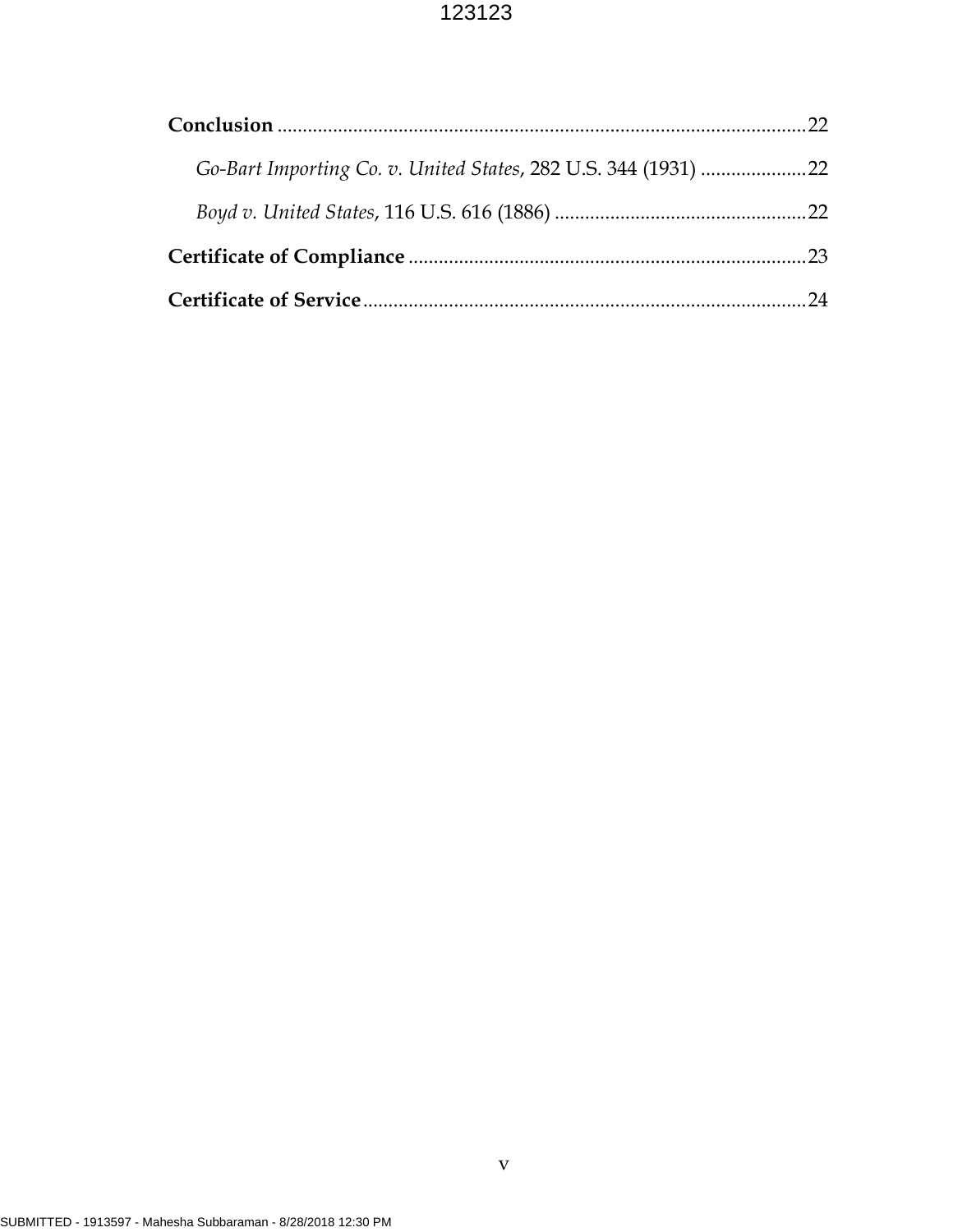#### Amicus Identity & Interest

Restore the Fourth, Inc. ("Restore the Fourth") is a national, nonpartisan civil liberties organization dedicated to robust enforcement of the Fourth Amendment. Restore the Fourth believes that everyone is entitled to privacy in their persons, homes, papers, and effects. Restore the Fourth also believes protection of this right should be fostered—not hindered—by advances in technology, governance, and law.

Restore the Fourth furthers these principles by overseeing a network of local chapters whose members include lawyers, academics, advocates, and ordinary citizens. Each local chapter devises a variety of grassroots activities to bolster political recognition of Fourth Amendment rights. Restore the Fourth also files amicus briefs in major Fourth Amendment cases. *See, e.g.*, Brief of *Amicus Curiae* Restore the Fourth, Inc. in Support of Petitioner, *Carpenter v. United States*, 138 S. Ct. 2206 (2018) (No. 16-402); Brief of *Amicus Curiae* Restore the Fourth, Inc. in Support of Petitioner, *Collins v. Virginia*, 138 S. Ct. 1663 (2018) (No. 16-1027).

Restore the Fourth is interested in *LMP Services* because of this case's far-reaching Fourth Amendment implications. The Illinois Appellate Court's decision deprives Illinoisans of the full protection afforded by the Fourth Amendment's trespassory test for identifying government "searches"—especially in the context of invasive modern technologies. The appellate court's decision also turns occupational licensing into a backdoor by which the government may abrogate cherished Fourth Amendment rights. This Court should not allow these realities to stand.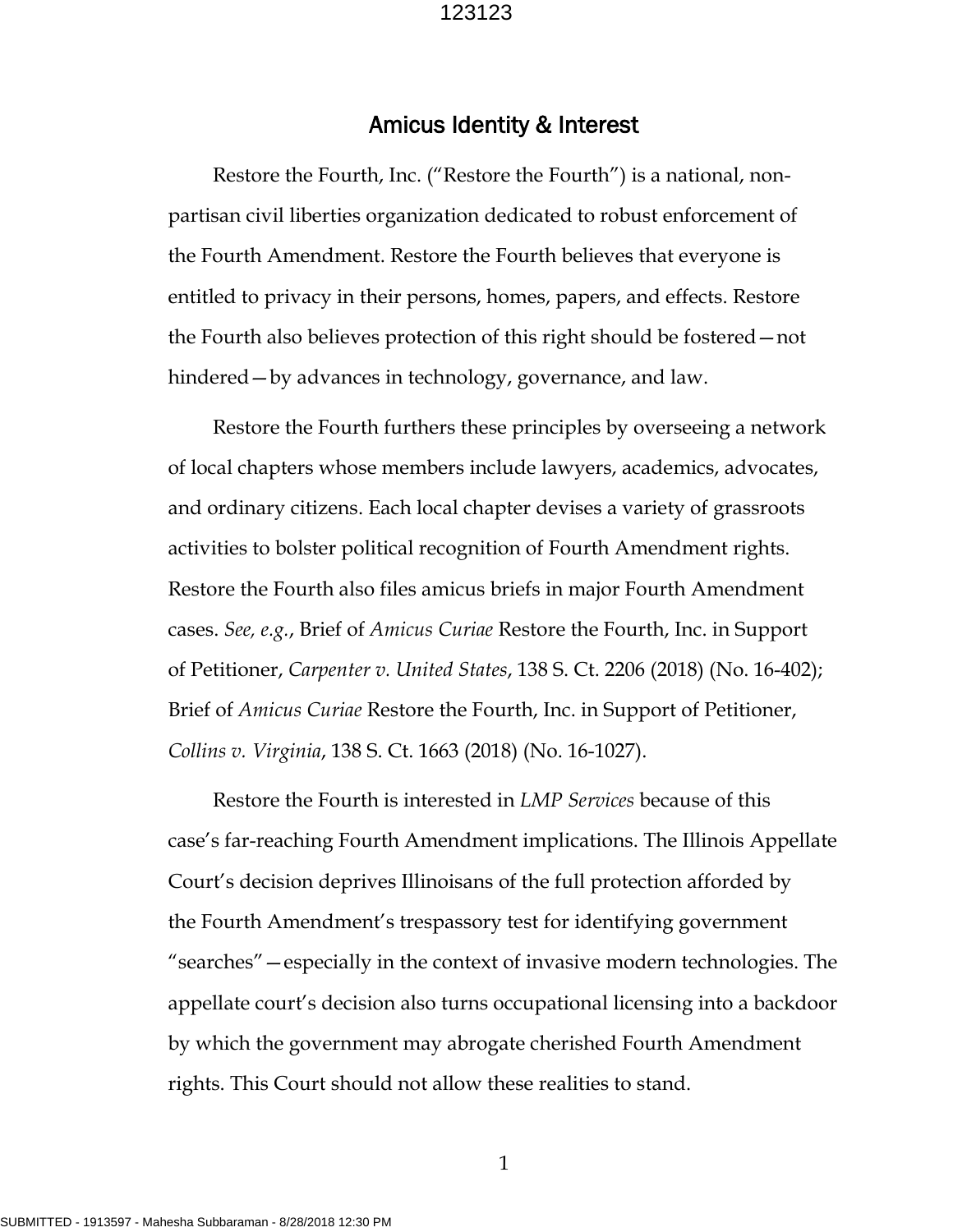#### Argument

The City of Chicago requires food trucks to be "equipped with a Global Positioning System (GPS) that sends real-time data to any service that has a publicly accessible application programming interface." *LMP Servs., Inc. v. City of Chicago*, 2017 IL App (1st) 163390, ¶1. This case raises the important question of whether this GPS requirement violates Article I, § 6 of the Illinois Constitution, which secures all Illinoisans "against unreasonable searches, seizures, [and] invasions of privacy."

This Court has established that "the search and seizure clause of the Illinois Constitution" is to be read "in 'limited lockstep' with its federal counterpart." *People v. LeFlore*, 2015 IL 116799, ¶16. This requires the Court to "look first to the federal constitution"—i.e., the Fourth Amendment. *People v. Caballes*, 221 Ill. 2d 282, 314 (2006). If there is any fixed star in Fourth Amendment law, it is that the Fourth Amendment *"*appl[ies] to all invasions on the part of the government and its employés … [into] the privacies of life." *Boyd v. United States*, 116 U.S. 616, 630 (1886).

In this case, the Illinois Appellate Court lost sight of this principle. It held that Chicago's GPS requirement is not a "search" subject to Fourth Amendment limits because: (1) no physical trespass by a government entity is involved (i.e., the requirement compels food truck owners to self-install GPS devices); and (2) the GPS requirement is a mere condition of licensure. This analysis fails to "assure preservation of that degree of privacy against government that existed when the Fourth Amendment was adopted." *Kyllo v. United States*, 533 U.S. 27, 34 (2001).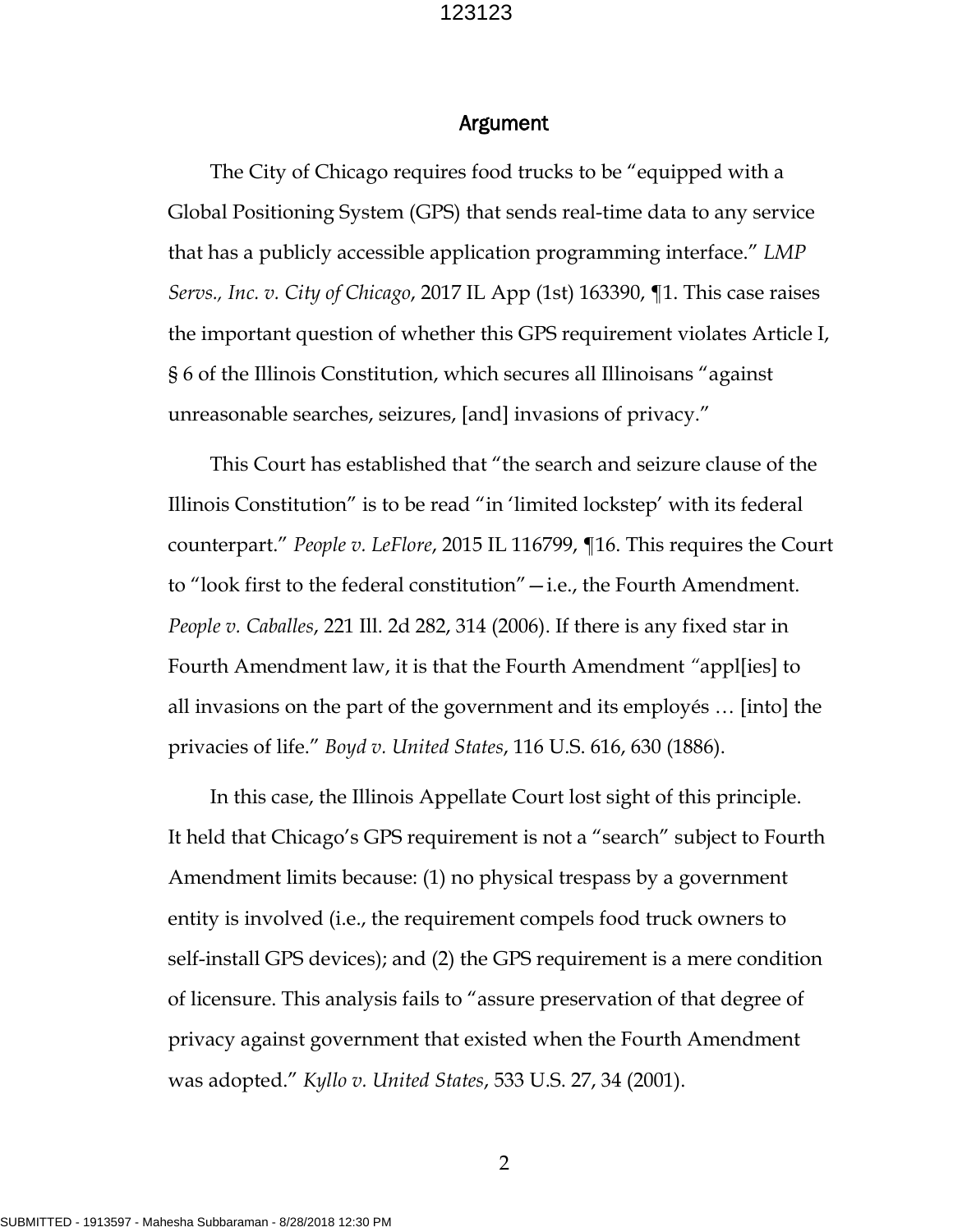I. This Court should reject the Appellate Court's grave misunderstanding of the proper relationship between the Fourth Amendment, technology, and trespass.

#### A. The Fourth Amendment assures individual privacy against innovations in government surveillance.

The Fourth Amendment represents our nation's profound commitment to the protection of individual privacy against government surveillance. It guarantees "[t]he right of the people to be secure in their persons, houses, papers, and effects, against unreasonable searches and seizures." U.S. CONST., amend. IV. In doing so, "the Amendment seeks to secure the privacies of life against arbitrary power." *Carpenter v. United States*, 138 S. Ct. 2206, 2214 (2018) (quotes omitted). The "central aim of the Framers" was "to place obstacles in the way of a too permeating police surveillance." *Id.* And that aim is more important today than ever before "[a]s technology has enhanced the Government's capacity to encroach upon areas normally guarded from inquisitive eyes." *Id.* 

Courts are thus obligated to guard the Fourth Amendment against technological erosion. Justice Brandeis eloquently addressed this point over 90 years ago in *Olmstead v*. *United States*, 277 U.S. 438, 471–85 (1928) (Brandeis, J., dissenting). He observed how "[d]iscovery and invention" had already "made it possible for the Government … to obtain … what is whispered in the closet" and that "[t]he progress of science in furnishing the Government with means of espionage [was] not likely to stop with wire-tapping." *Id.* at 473–74. The Fourth Amendment would not survive this progress unless courts recognized that the Amendment was violated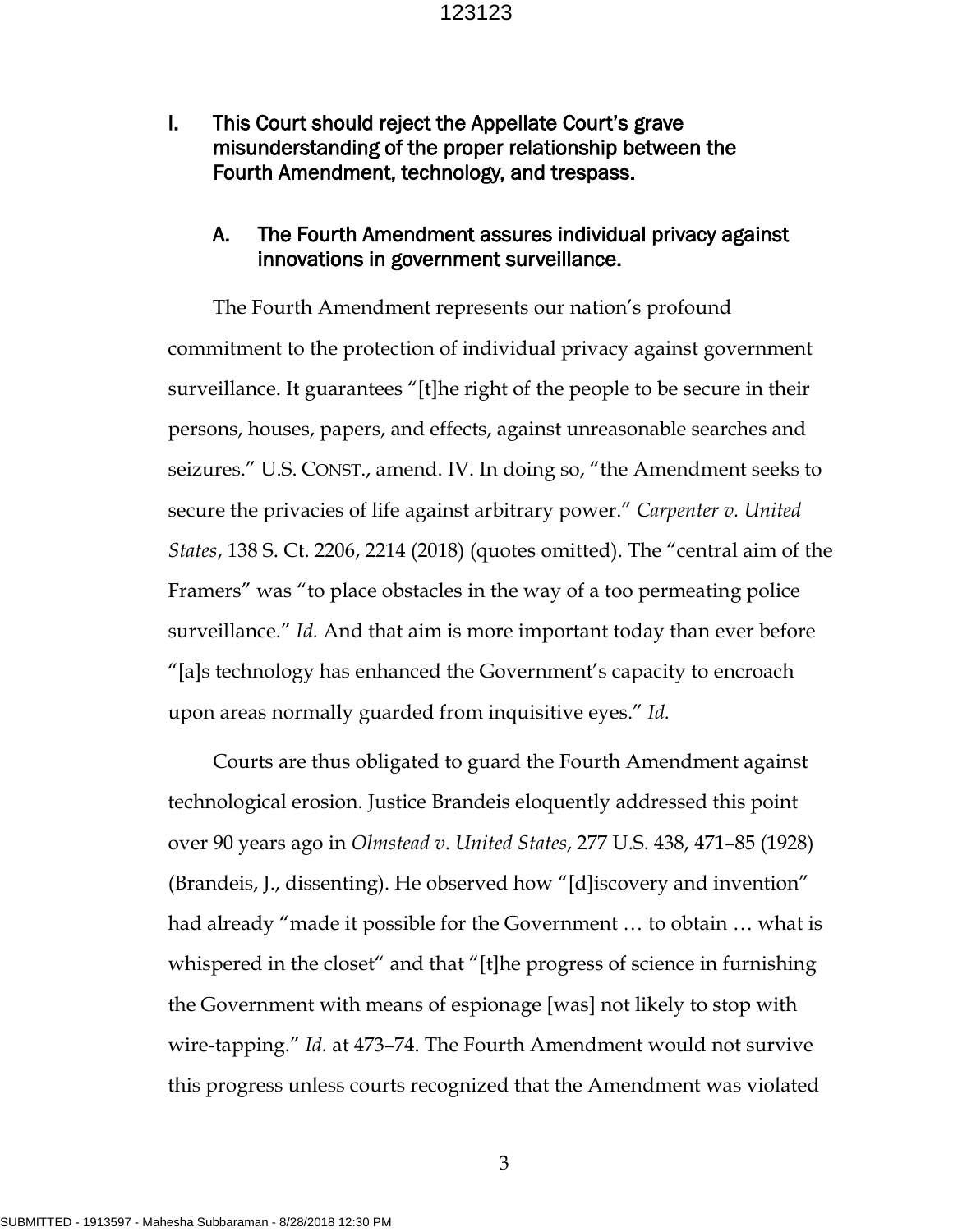by "every unjustifiable intrusion by the Government upon the privacy of the individual, whatever the means employed." *Id.* at 478–79.

In *Kyllo v. United States*, 533 U.S. 27 (1991), the Supreme Court vindicated Brandeis's view. At issue was the "[government's] use of a thermal-imaging device aimed at a private home from a public street to detect relative amounts of heat within the home." *Id.* at 29. The imager let the government "explore details of the home that would previously have been unknowable without physical intrusion." *Id.* at 40. Faced with the "power of technology to shrink the realm of guaranteed privacy," the *Kyllo* court held that the Fourth Amendment applied to the government's use of the imager. *Id.* at 34. The *Kyllo* court refused to leave the "degree of privacy against government that existed when the Fourth Amendment was adopted" at the "mercy of advancing technology." *Id.* at 34–35.

Now, the usual way in which courts have advanced this principle is through the reasonable-expectation-of-privacy test. This test provides that when the government invades an "expectation of privacy that society is prepared to recognize as reasonable," the Fourth Amendment applies. *Kyllo*, 533 U.S. at 34. The importance of this test as a safeguard against technological erosion of the Fourth Amendment is exemplified by the Supreme Court's recent decision in *Carpenter v. United States*, 138 S. Ct. 2206 (2018). The Court held that the Fourth Amendment encompasses government acquisition of cell phone location data (or CSLI) because "an individual maintains a legitimate expectation of privacy in the record of his physical movements as captured through CSLI." *Id.* at 2217.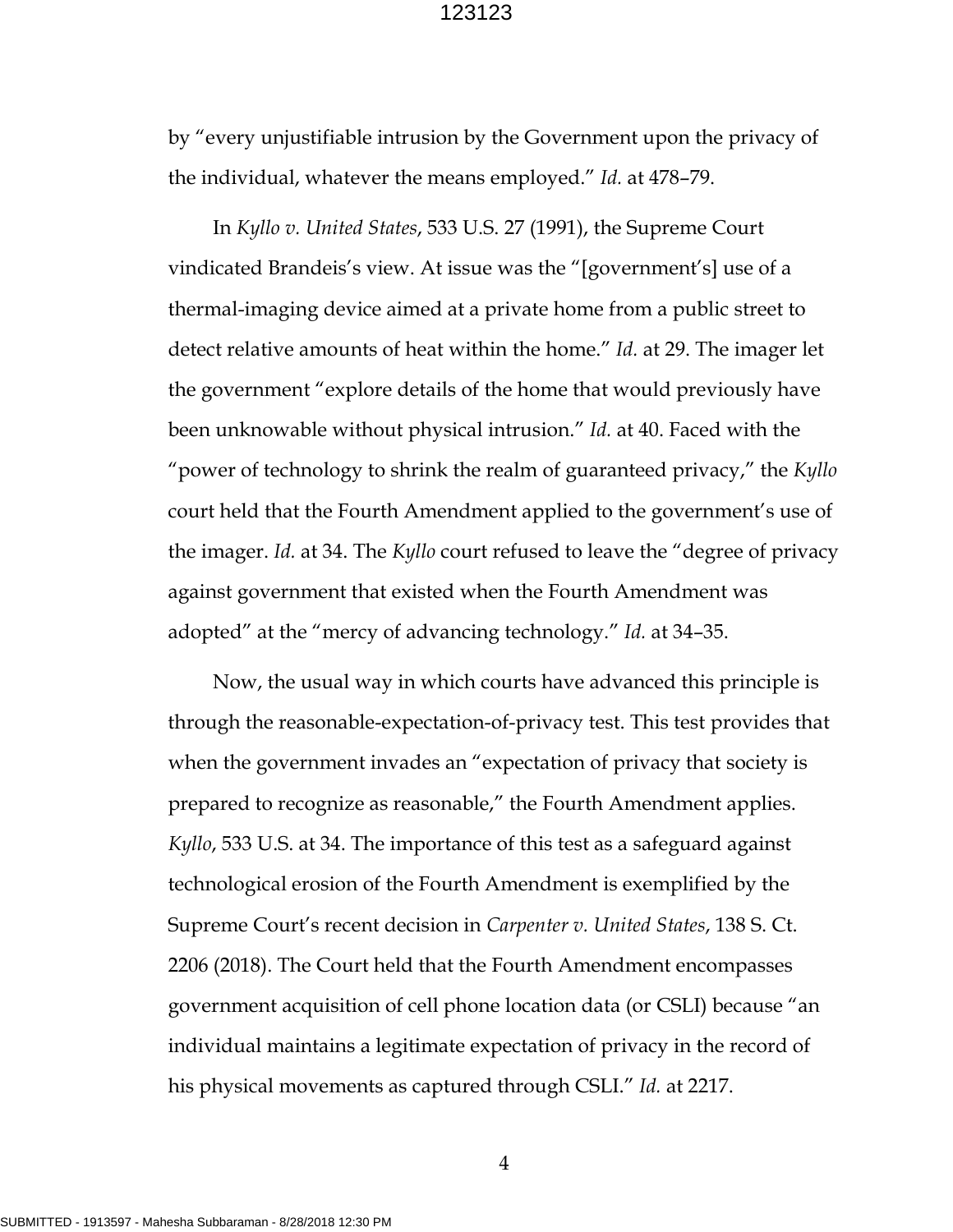But courts are bound to consider more than just the reasonableexpectation-of-privacy test in ensuring that the Fourth Amendment is not eroded by advancing technology. That is the entire lesson of *United States v. Jones*, 565 U.S. 400 (2012). The Supreme Court held in *Jones* that the Fourth Amendment applied to "the [g]overnment's installation of a GPS device on a target's vehicle, and its use of that device to monitor the vehicle's movements." *Id.* at 404. The Court reached this view because "[t]he [g]overnment physically occupied private property for the purpose of obtaining information" and the Fourth Amendment shields individuals against "government trespass upon the areas ('persons, houses, papers, and effects') it enumerates." *Id.* at 404, 406. The Court thereby emphasized that "the reasonable-expectation-of-privacy test has been *added to*, not *substituted for*, the common-law trespassory test." *Id.* at 409.

## B. The trespassory test for identifying government "searches" includes constructive trespasses, which then covers Chicago's GPS requirement for food trucks.

In this case, the Illinois Appellate Court rejected the idea that under the common-law trespassory test, the Fourth Amendment applies to Chicago's GPS requirement for food trucks. *See LMP Servs., Inc. v. City of Chicago*, 2017 IL App (1st) 163390, ¶52. The appellate court deemed the trespassory test to turn solely on whether the government has physically intruded upon private property. *See id.* And since the GPS requirement compelled food truck owners to self-install a GPS device, *see id.* at ¶48, the appellate court held that "[n]o search [has] occurred because the City has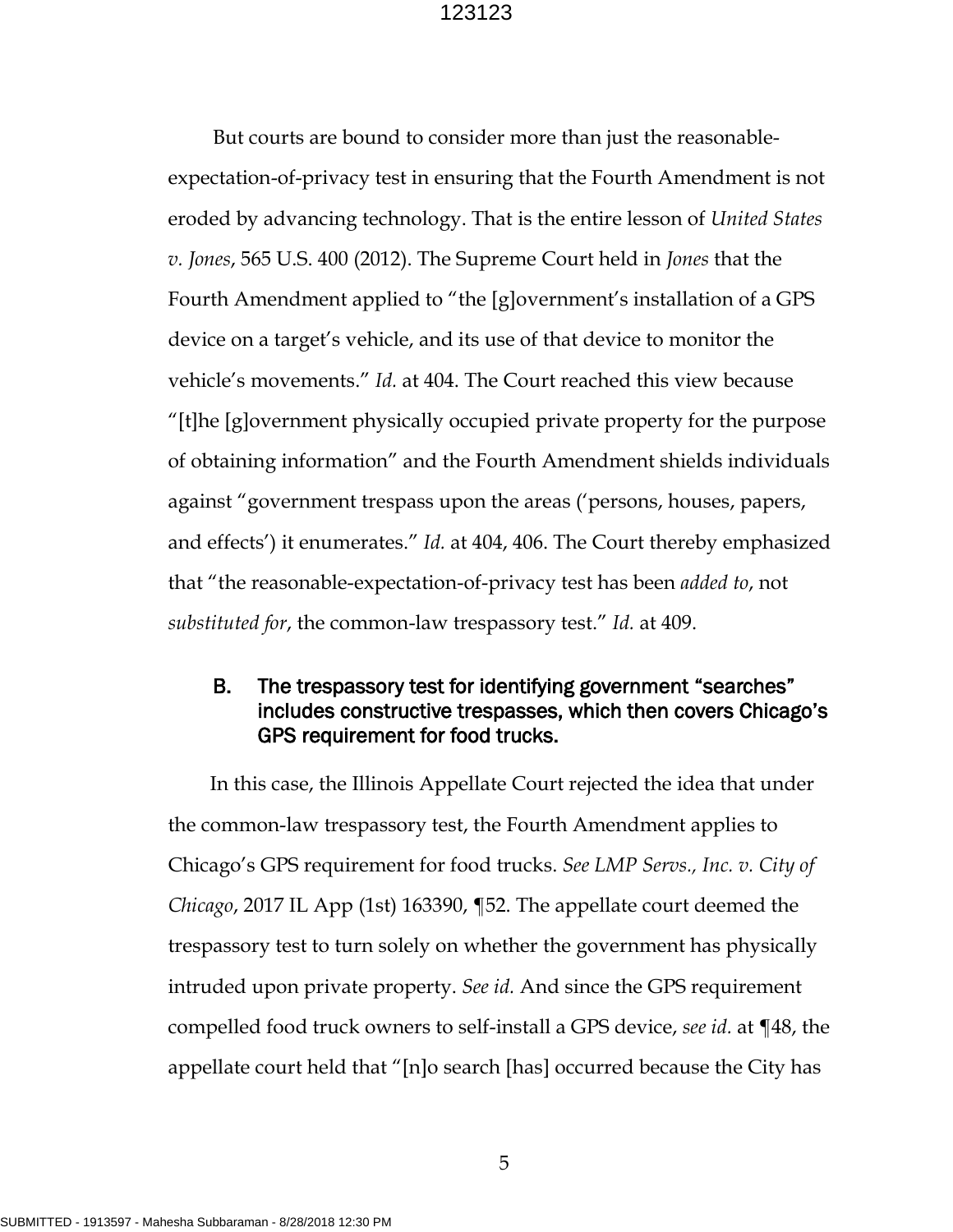not physically trespassed." *Id.* at ¶52. Put another way, the trespassory test was inapplicable unless the City "physically enter[ed] [a] … food truck to place [a] [GPS] device" or the device was "City property." *Id.*

The problem with this analysis is that *Jones* does not hold that *only physical intrusions* will meet the trespassory test. The *Jones* court declared that it "ha[d] no doubt that … a physical intrusion would … [be] within the meaning of the Fourth Amendment when it was adopted." *Jones*, 565 U.S. at 404–05. The critical determinant was "the common law when the Amendment was framed"—not the physicality of the intrusion. *Wyoming v. Houghton*, 526 U.S. 295, 299 (1999). Granted, the *Jones* court also appears to have assumed that the founding era recognized every physical intrusion upon persons, houses, papers, and effects as a common-law trespass. But this does not mean that the converse is true—i.e., that the only commonlaw trespasses to persons, houses, papers, or effects that the founding era recognized were physical intrusions. The appellate court's reading of *Jones*  rests on a logical fallacy: "affirming the consequent." *Paulson v. State*, 28 S.W.3d 570, 572 (Tex. Crim. App. 2000) (example: "Pneumonia makes you cough; therefore, if you cough, you have pneumonia.").

A careful examination of American legal history, in turn, reveals that common-law trespass includes both physical and *constructive* intrusions. "[C]onstructive trespass" is "[a] claim of dominion, an intention being indicated to interfere with [property] … under pretence of any right or authority." *Haythorn v. Rushforth*, 19 N.J.L. 160, 165 (1842) (collecting cases). "[A]ctual, forcible dispossession is not necessary." *Id.* "Any exercise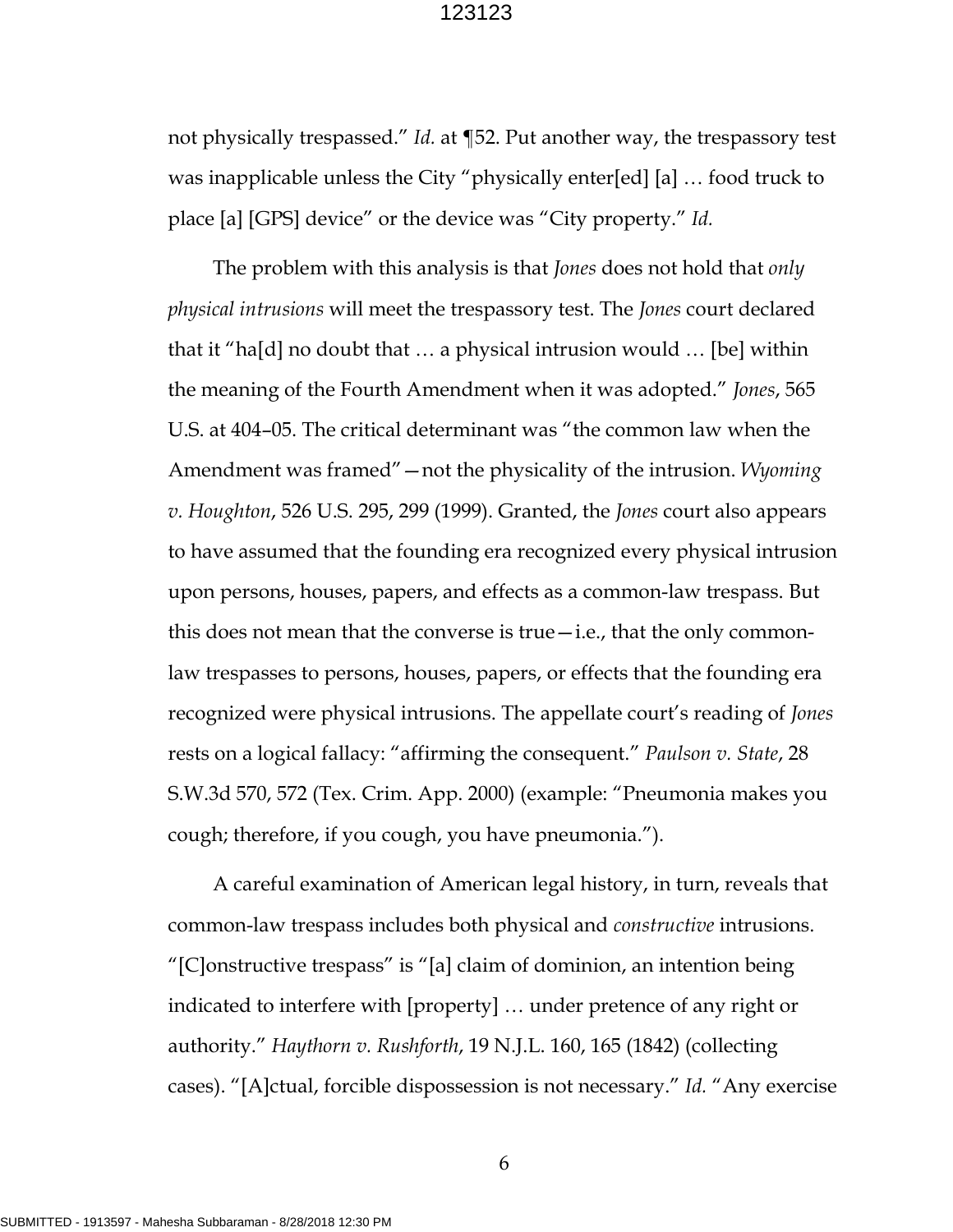or claim of dominion, though by mere words, the speaker having the [property] within his power, may constitute such a taking as will sustain an action of trespass." *Id.* For example, "[m]erely making an inventory and threatening to remove goods … has been held sufficient although the goods are not touched by the officer." *Id.* Another example is when a person makes an unauthorized sale of another person's property without any related physical intrusion. *See Wall & Wall v. Osborn*, 12 Wend. 39, 40 (N.Y. Sup. Ct. 1834) ("By the act of selling the plaintiffs' property, the defendant assumed a control over it …."). Simply put, "any unlawful interference with or assertion of control over the property of another, is sufficient to subject the party to an action of trespass." *Id.* 

The importance of constructive trespass has not been lost on this Court. In 1906, the Court affirmed a trespass verdict against a title company that wrongfully seized and sold a private hardware store. *See Chi. Title & Tr. Co. v. Core*, 223 Ill. 58, 60–61, 66 (1906). The title company argued that the jury's verdict had to be reversed because the trial court refused to instruct the jury to acquit if the jury "believed, from the evidence, that the [store owner] voluntarily delivered possession" of the store keys to the title company. *Id.* at 62. In the title company's view, if the store owner had "handed over the keys upon demand … there was, in fact, no force and no trespass." *Id.* This Court disagreed: "[a]ny unlawful exercise of authority over the goods of another will support trespass, even though no force be exerted, and it was not necessary to prove that the keys were obtained by physical force." *Id.* at 62–63.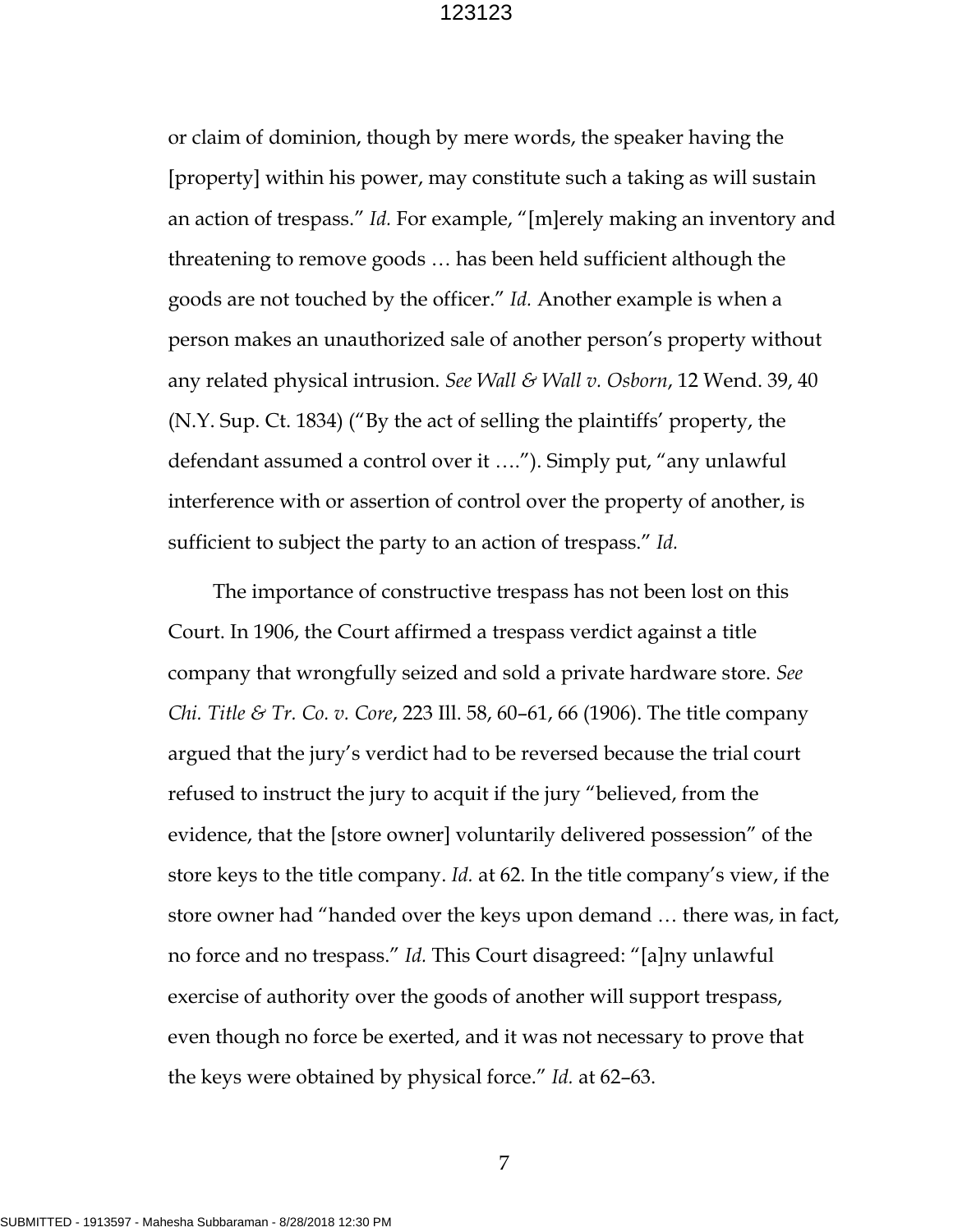Hence, in applying the Fourth Amendment's trespassory test, attention must be paid to *constructive* government trespasses as much as to *physical* ones. To do otherwise diminishes "the degree of protection" that the common law afforded against trespasses when the Fourth Amendment was adopted. *Jones*, 565 U.S. at 406. A simple thought experiment confirms this point. Imagine a city passes an ordinance requiring all homeowners to install a large bay window with no curtains or blinds so that any member of the public may look into the home from the street. Can it really be the case that until the Supreme Court recognized the reasonable-expectationof-privacy test in 1967, no Fourth Amendment challenge could have been made against this mandatory-bay-window ordinance? Under the appellate court's view of the trespassory test, the answer must be 'yes.' After all, the ordinance involves no physical government intrusion—the homeowners are compelled to install their own window, and "mere visual observation does not constitute a search." *Jones*, 565 U.S. at 412.

That cannot be right. "[C]ommon sense sometimes matters in resolving legal disputes." *S. New England Tel. Co. v. NLRB*, 793 F.3d 93, 94 (D.C. Cir. 2015). And common sense dictates that a mandatory-baywindow ordinance involves a trespass even though no physical intrusion is involved. What matters is the "assertion of control over the property of another" $-$ i.e., the city dictating that homes must contain large, uncovered windows for surveillance purposes. *Haythorn*, 19 N.J.L. at 165. Chicago's GPS requirement is no different. It is "[a] claim of dominion" over food trucks, with the City dictating "under pretence of … right or authority"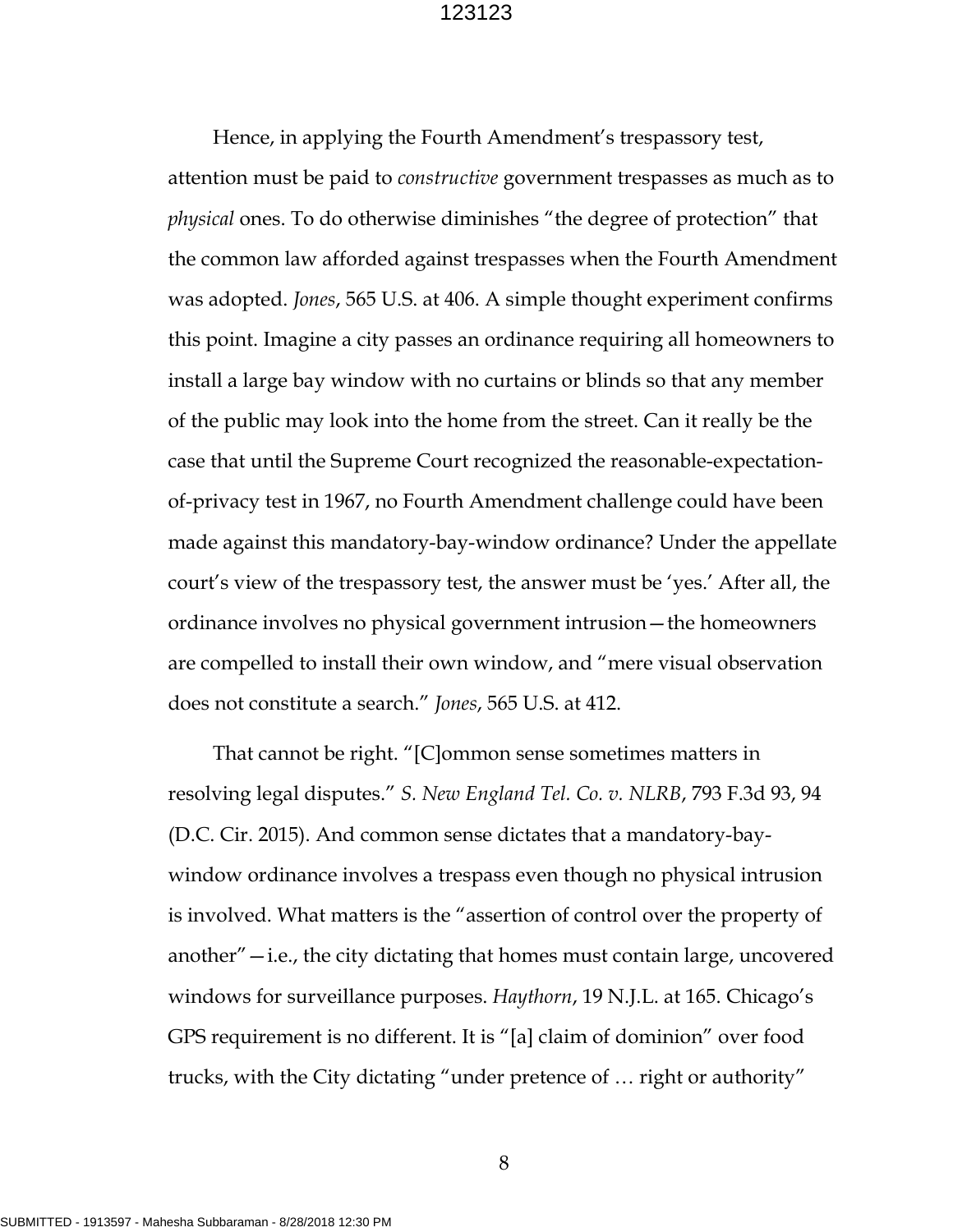that such trucks must contain a GPS tracker. *Id.* This falls squarely within the trespassory test—and robust application of this test is vital to ensuring that the Fourth Amendment is not reduced "to a form of words." *Silverthorne Lumber Co. v. United States*, 251 U.S. 385, 392 (1920).

## C. Absent robust application of the trespassory test, Fourth Amendment rights will be left at the mercy of ever-advancing surveillance technology.

Given all the ways "technology has enhanced the Government's capacity to encroach upon areas normally guarded from inquisitive eyes," the trespassory test is no less important than the reasonable-expectationof-privacy test in safeguarding the Fourth Amendment. *Carpenter*, 138 U.S. at 2214. To be sure, the reasonable-expectation-of-privacy test has kept a number of surveillance innovations from eliding Fourth Amendment limits—including, most recently, acquisition of cell phone location data. *See id.* at 2217. But the test is no guarantee of this. One vivid example is the Supreme Court's finding that "a police helicopter hovering 400 feet above a person's property invades no reasonable expectation of privacy." *Id.* at 2266 (Gorsuch, J., dissenting) (citing *Florida v. Riley*, 488 U.S. 445 (1989)). As Justice Gorsuch puts it: "Try that one out on your neighbors." *Id.*

Against this backdrop, the trespassory test is an integral complement to the "often unpredictable—and sometimes unbelievable—jurisprudence" of the reasonable-expectation-of-privacy test. *Id.* This reality is brought into sharp relief by the Supreme Court's admonition that in applying the Fourth Amendment, courts must contemplate not only "what has been"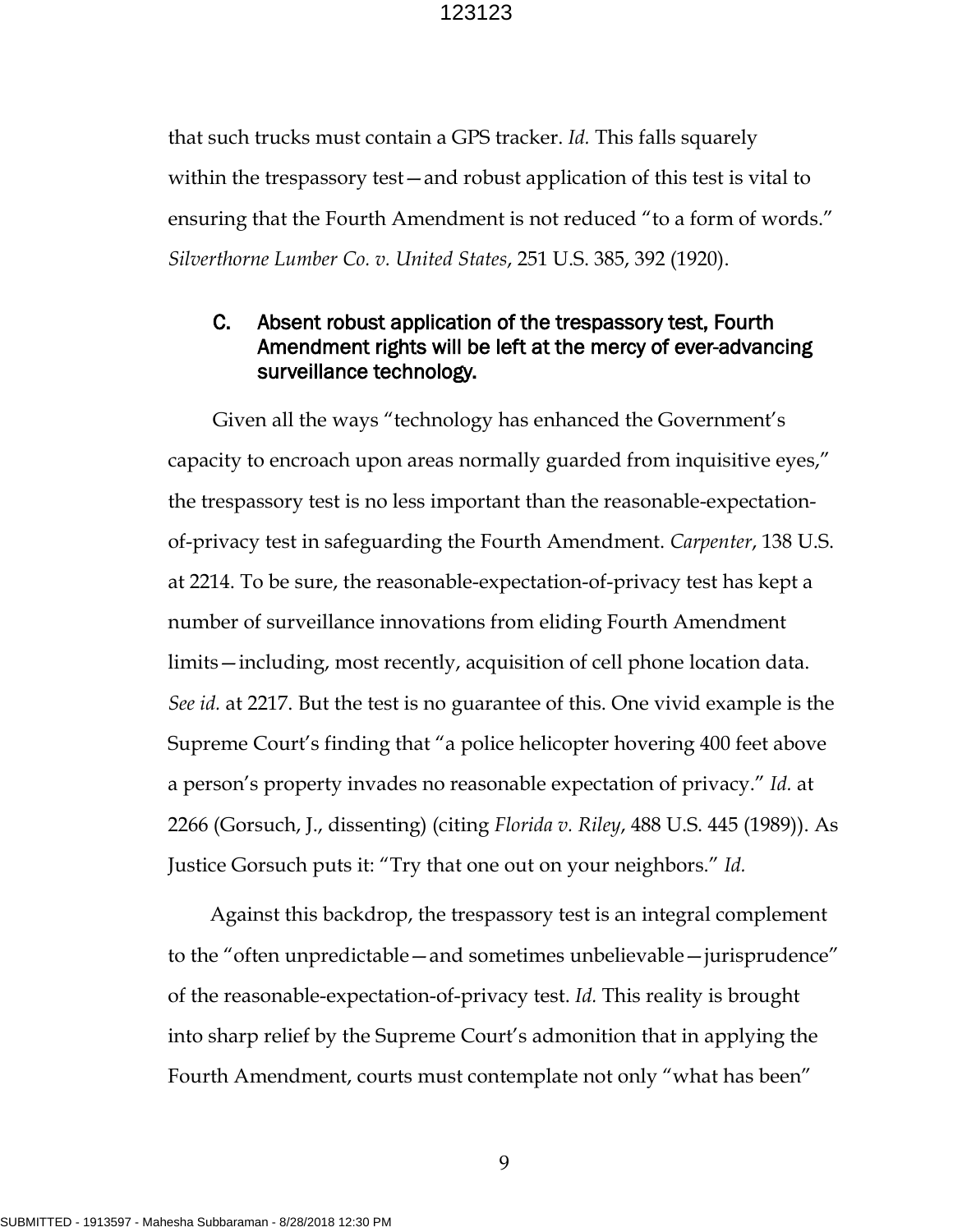but also "what may be." *Weems v. United States*, 217 U.S. 349, 374 (1910). For good reason: "[t]ime works changes" and "brings into existence new conditions and purposes." *Id.* Forward-looking Fourth Amendment analysis ensures that "[r]ights declared in words" are not "lost in reality." *Id.*; *see also Kyllo*, 533 U.S. at 36 ("[T]he rule we adopt must take account of more sophisticated systems that are … in development….").

With this in mind, the Court should consider what the appellate court's physical-intrusions-only view of the trespassory test means for recent and foreseeable innovations in surveillance technology. One example is the advent of devices enabling the government to intercept cell phone location data in real time. Commonly known as "stingrays," these devices fool "nearby cell phones into believing that the device is a cell tower so that the cell phone's information is then downloaded into the [device]."[1](#page-15-0) The intercepted location data may then be used "to determine, with a reasonable degree of certainty, … where an individual is located while a cell call is being placed."<sup>[2](#page-15-1)</sup> And these devices are becoming more powerful all the time, with one of the latest iterations consisting of a plane-mounted "two-foot-square box" that enables location data to be captured "from tens of thousands of cell phones" at a time.[3](#page-15-2) 

 $\overline{a}$ 

<span id="page-15-0"></span><sup>1</sup> Brian L. Owsley, *TriggerFish, StingRays, & Fourth Amendment Fishing Expeditions*, 66 HASTINGS L.J. 183, 185 (2014).

<span id="page-15-1"></span><sup>2</sup> *Id.* at 193.

<span id="page-15-2"></span><sup>3</sup> Jonathan Bard, *Unpacking the Dirtbox: Confronting Cell Phone Location Tracking with the Fourth Amendment*, 57 BOSTON COLLEGE L. REV. 731, 749– 50 (2016).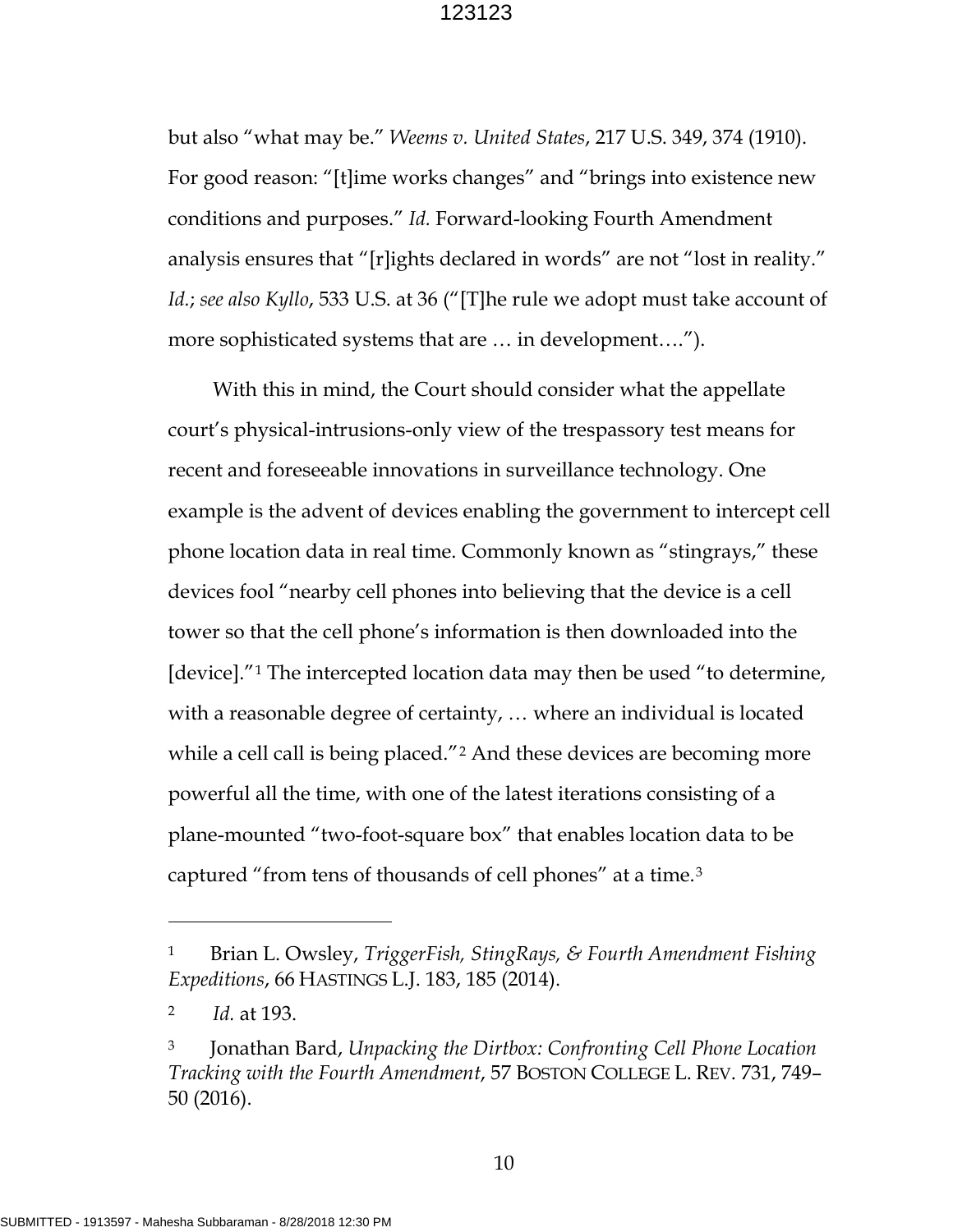Stingrays are no stranger to Illinois. A freedom-of-information lawsuit against the Chicago Police Department has led to the production of public records establishing that Chicago has "spent more than \$340,000 between 2005 and 2010 on cell-site simulators, as well as software upgrades and training."[4](#page-16-0) It is also suspected that "police have been using the[se] devices to monitor protesters at events such as the [2012] NATO Summit."[5](#page-16-1) This suspicion has stemmed from protestors reporting "that the batteries in their cellphones seemed to become quickly depleted during [certain] protests—something caused by cell-tower simulators."[6](#page-16-2) These reports bear a troubling resemblance to the experience of human rights activists in the former Soviet state of Belarus.[7](#page-16-3) These activists have reported seeing government vehicles "decked with antennae near protest events" that appeared to be "tracking protestors' phones."[8](#page-16-4)

The trespassory test offers a ready response to these surveillance innovations, above and apart from the reasonable-expectations-of-privacy test whose applicability remains an open question. *See Carpenter*, 138 S. Ct. at 2272 (refusing to "express a view" on "real-time" collection of cell phone

<span id="page-16-1"></span>5 *Id.*

 $\overline{a}$ 

<span id="page-16-2"></span>6 *Id.*

<span id="page-16-4"></span>8 *Id.* at 21.

<span id="page-16-0"></span><sup>4</sup> Frank Main, *Chicago Cops Lose Bid to Toss Lawsuit Over Secret Cell-Phone Tracking*, CHI. SUN-TIMES, Jan. 11, 2016, http://bit.ly/2uwZc9M.

<span id="page-16-3"></span><sup>7</sup> *See* AMNESTY INT'L, "IT'S ENOUGH FOR PEOPLE TO FEEL IT EXISTS": CIVIL SOCIETY, SECRECY, & SURVEILLANCE IN BELARUS 6–8 (2016), http://bit.ly/ 2uuF7Fv (detailing surveillance abuses in Belarus "based on interviews with more than fifty civil society activists, the majority in Belarus").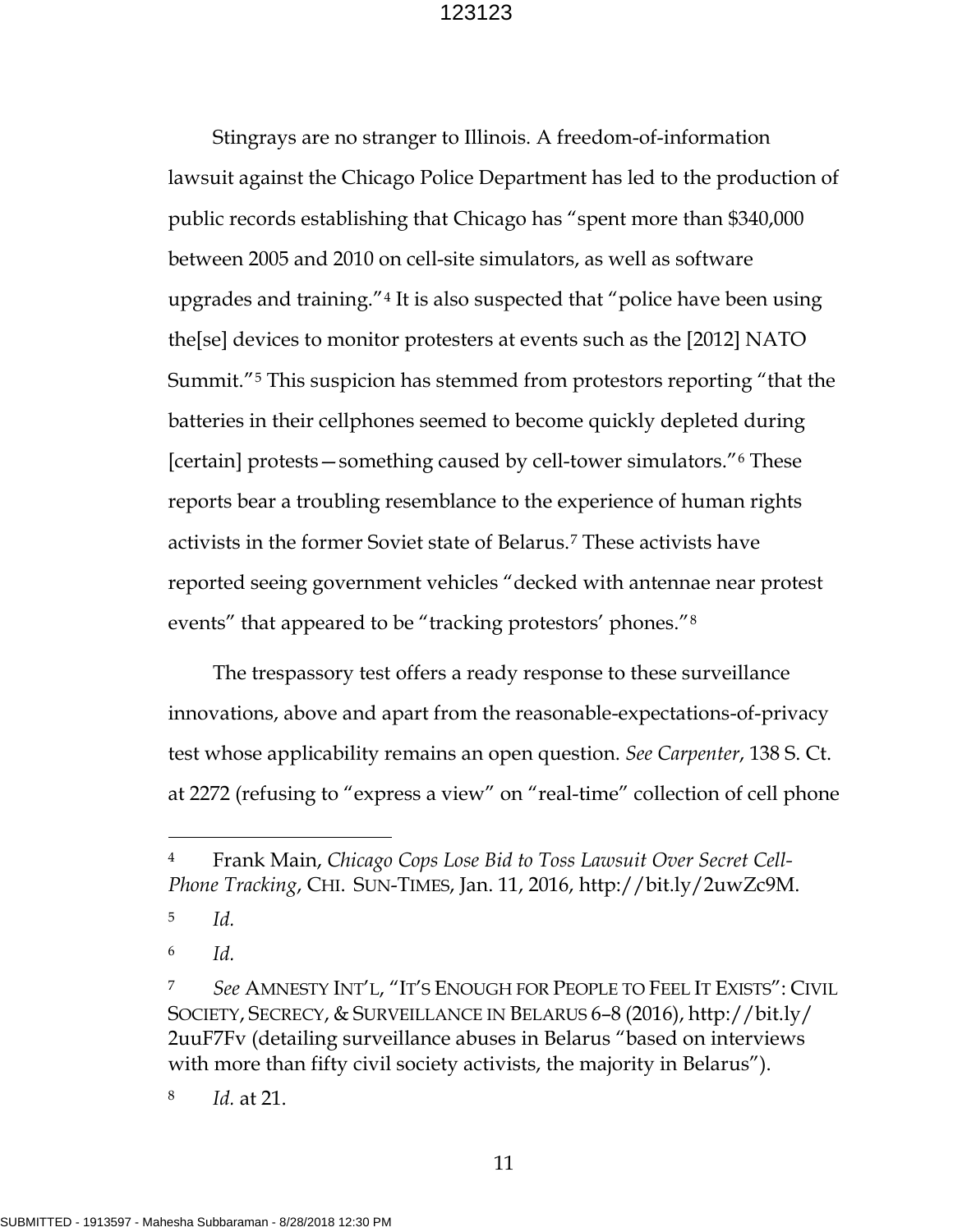location data). Without question, a stingray causes an "interference with or assertion of control over the property of another"—namely, a cell phone. *Wall & Wall*, 12 Wend. at 40. By intercepting the phone's transmissions of location data—transmissions meant only for the wireless provider—the government commandeers the phone to serve its own ends. It is no different than the government taking a letter out of the hands of a postal employee. *Cf. Ex parte Jackson*, 96 U.S. 727, 733 (1877) ("Letters … in the mail are as fully guarded from examination and inspection…."). In both cases, a trespass has occurred—the only difference is that the letter trespass is physical while the cell phone trespass is constructive.

Yet, under the appellate court's decision here, that is all the difference in the world. This decision presumes that when it comes to identifying Fourth Amendment violations—at least under the trespassory test—"the essence of the offence" is "the breaking of … doors" and "the rummaging of … drawers." *Boyd v. United States*, 116 U.S. 616, 630 (1886). Not so. What in fact matters is the "invasion of [a person's] indefeasible right of personal security, personal liberty and private property." *Id.* Recognizing Chicago's GPS requirement as a constructive trespass upholds this principle, thereby ensuring that the privacy of Illinoisans is not left to "the mercy of advancing technology." *Kyllo*, 533 U.S. at 36. And the importance of that protection cannot be overstated given the limitless capacity of technology to erode privacy—including in ways we cannot predict.[9](#page-17-0)

 $\overline{a}$ 

<span id="page-17-0"></span><sup>9</sup> *E.g., If These Walls Could Talk: The Smart Home & the Fourth Amendment Limits of the Third Party Doctrine*, 130 HARV. L. REV. 1924 (2017).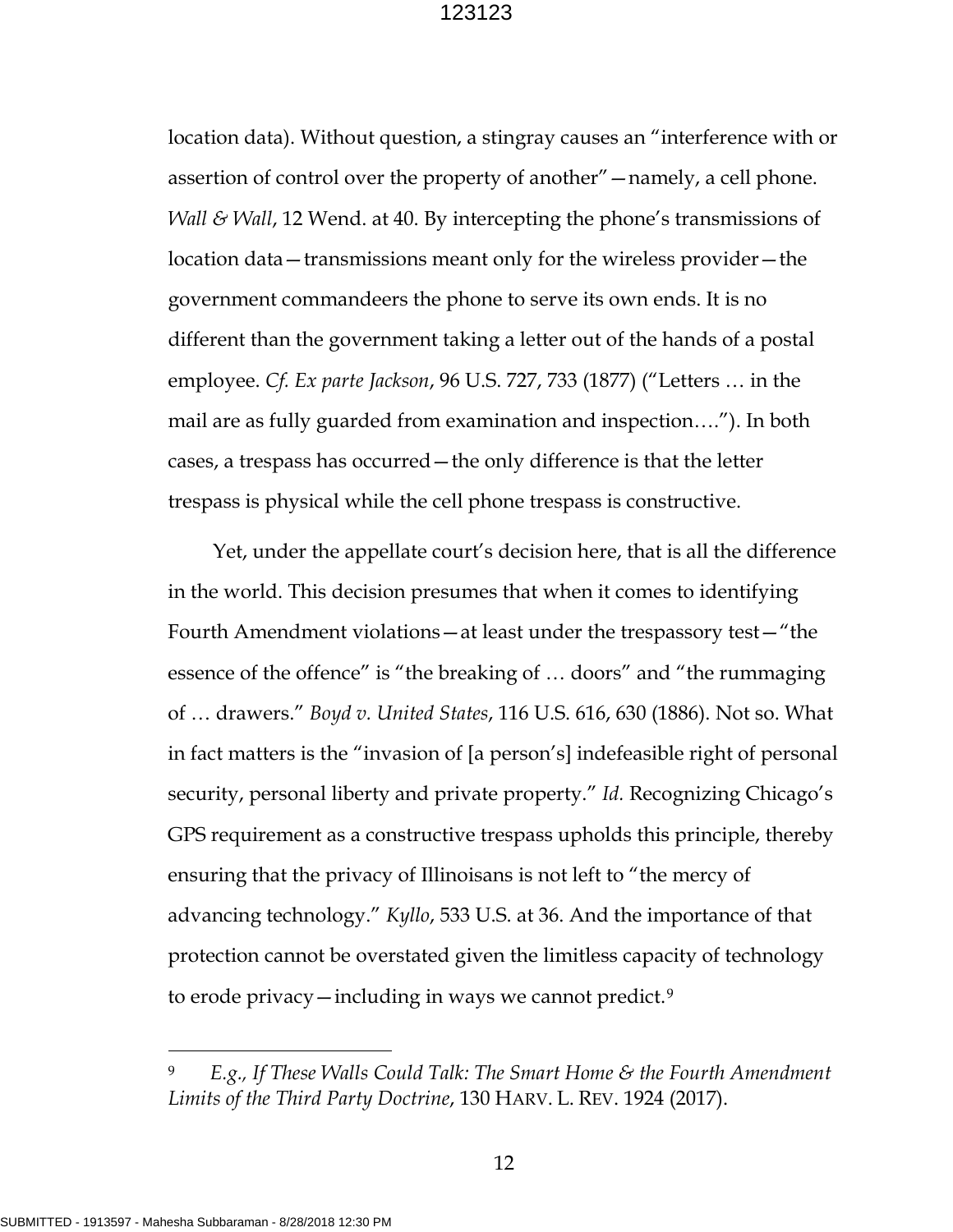II. This Court should reject the Appellate Court's grave misunderstanding of the proper relationship between the Fourth Amendment and occupational licensing.

#### A. The Fourth Amendment protects entrepreneurs, even in the context of occupational licensing.

 The "theory of our institutions of government" squarely rejects the idea that individuals "may be compelled to hold … [their] means of living … at the mere will of another." *Yick Wo v. Hopkins*, 118 U.S. 356, 370 (1886). As such, the Fourth Amendment protects a person against government surveillance regardless of whether the person is at home or on the job. "The businessman, like the occupant of a residence, has a constitutional right to go about his business free from unreasonable official entries upon his private commercial property." *See v. Seattle*, 387 U.S. 541, 543 (1967). That right is then jeopardized when the government sees fit to subject a person's business to an administrative or regulatory search without proper respect for the Fourth Amendment. *See id.*

Of course, "a business, by its special nature and voluntary existence, may open itself to intrusions that would not be permissible in a purely private context." *GM Leasing Corp. v. United States*, 429 U.S. 338, 353 (1977). Consider searches of businesses that operate within "closely regulated" industries. *See New York v. Burger,* 482 U.S. 691, 702 (1987). The Fourth Amendment permits warrantless inspections of such businesses on three conditions. *See id.* at 702–03. **First,** the "regulatory scheme" behind the inspections must serve a "substantial government interest." *Id.* **Second,** the inspections must be "necessary to further the regulatory scheme." *Id.*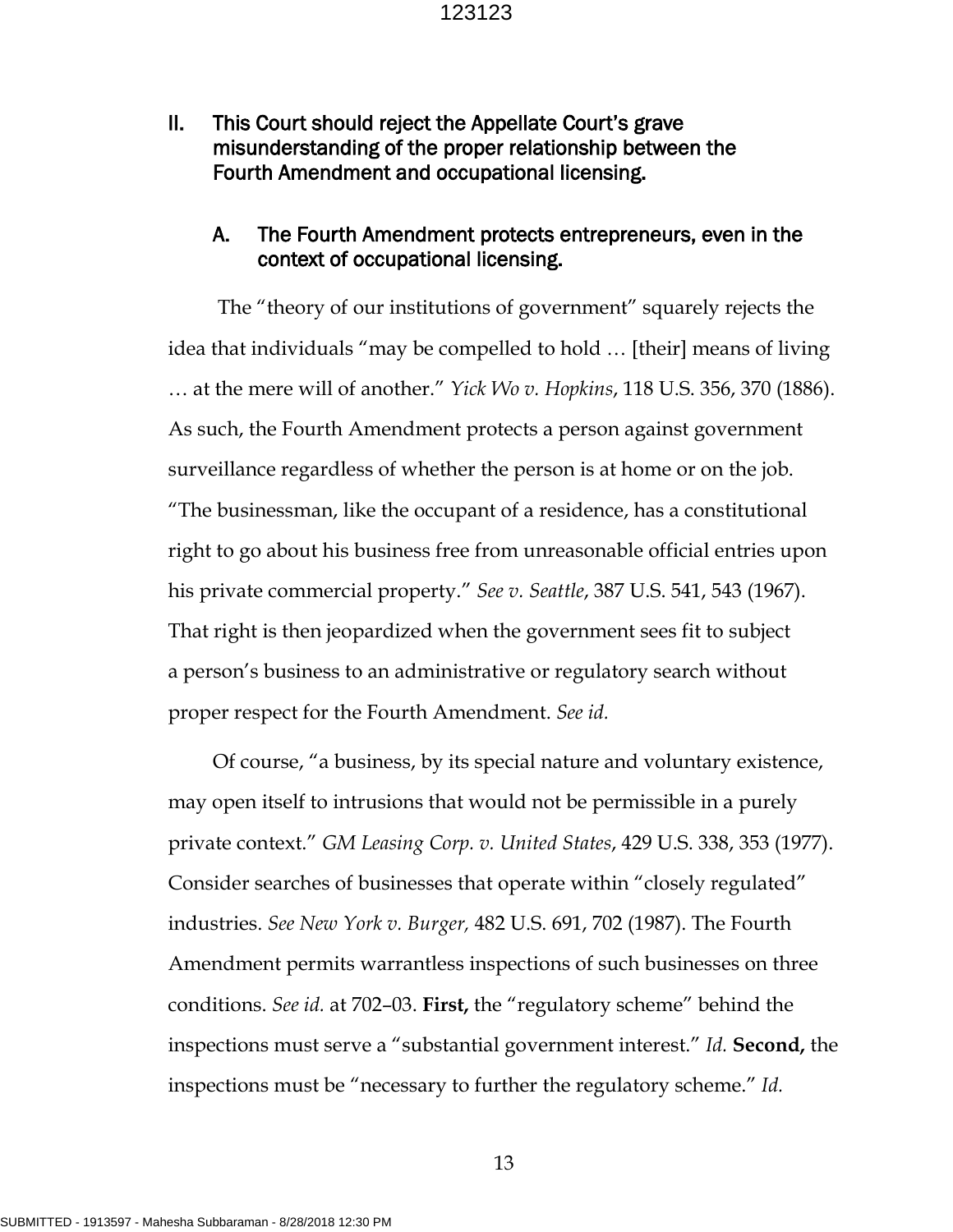**Third,** the inspection regime must provide "a constitutionally adequate substitute for a warrant" in terms of providing notice to the owner and "limit[ing] the discretion of the inspecting officers." *Id.* 

This Fourth Amendment exception then proves the rule: the Fourth Amendment applies to all government searches of a person's business. And this remains so even though it may be said that "[t]he businessman in a regulated industry in effect consents to the restrictions placed upon him." *Marshall v. Barlow's, Inc.,* 436 U.S. 307, 313 (1978) (citation omitted). Implied consent does not exempt search-related restrictions from having to comply with the Fourth Amendment in the first instance. Otherwise, the Supreme Court's decision in *Burger* would have begun and ended with the fact that the junkyard owner in the case was part of a closely-regulated industry, requiring him to accept any search mandated by his license. But what the Court instead said in *Burger* is that "[the] operator of commercial premises in a 'closely regulated' industry has a **reduced** expectation of privacy"—not zero expectation. 482 U.S. at 702 (bold added). The Court then laid out three separate conditions to protect this reduced expectation of privacy against further diminishment. *See id.* at 702–03.

The need for government intrusions related to a business license to comply with Fourth Amendment limits is also confirmed by the following, "long … settled" principle: that "the right to continue the exercise of a privilege granted by the state cannot be made to depend upon the grantee's submission to a condition prescribed by the state which is hostile to the provisions of the federal Constitution." *United States v. Chicago,*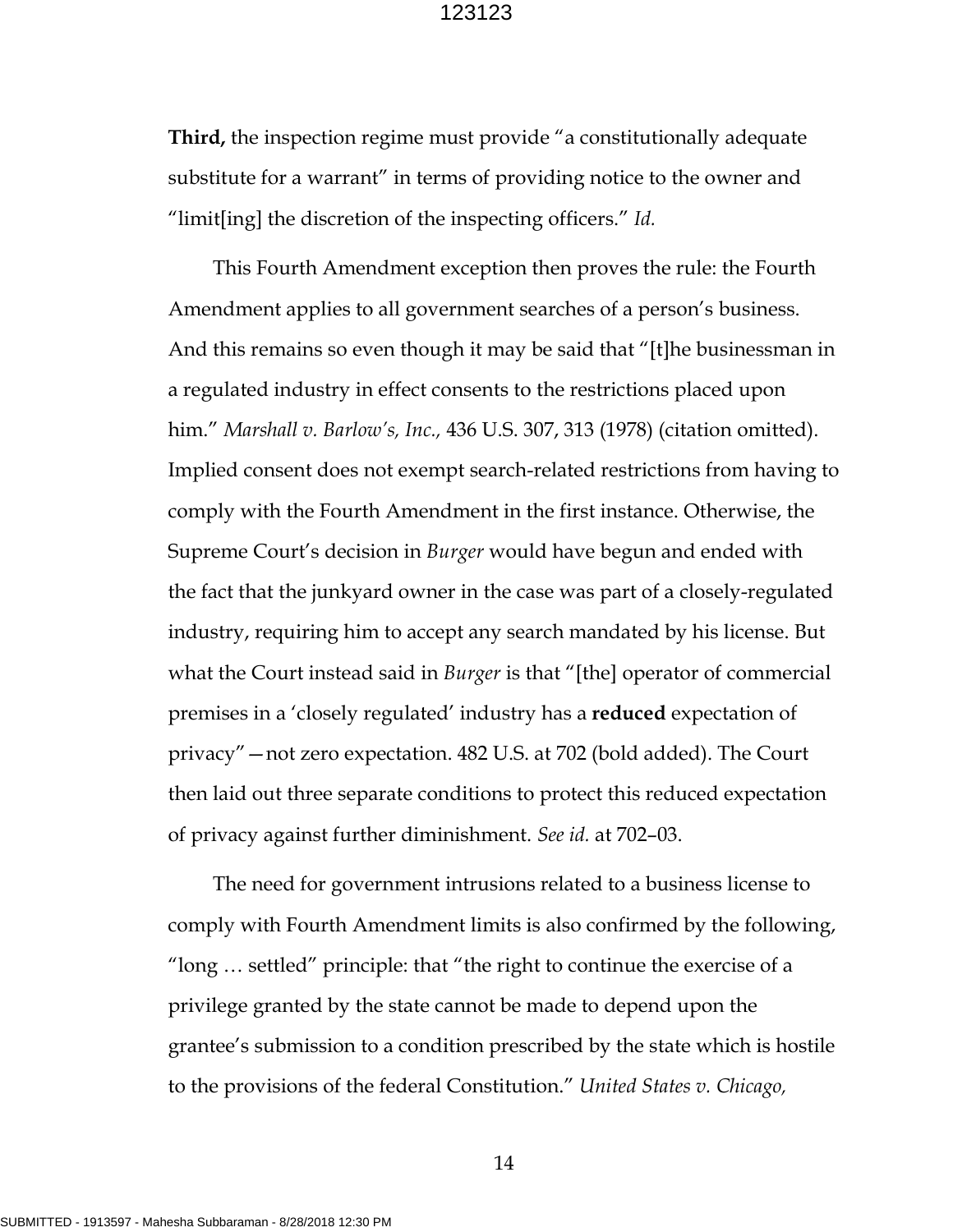*Milwaukee, St. Paul & Pac. R.R. Co.,* 282 U.S. 311, 328–29 (1931) (collecting cases). By nature, this principle is "broader than the applications … made of it." *Frost & Frost Trucking Co. v. R.R. Comm'n of Cal.*, 271 U.S. 583, 598 (1926). And so it must be, for "[i]f the state may compel the surrender of one constitutional right as a condition of its favor, it may, in like manner, compel a surrender of all." *Id.* at 594. This eliminates any basis for a court to conclude that via occupational licensing, the Fourth Amendment may be "manipulated out of existence" by the government. *Id.* 

Yet, that is the import of the appellate court's decision in this case. *See LMP Servs., Inc.*, 2017 IL App (1st) 163390, ¶55–56. The appellate court determined that because Chicago's GPS requirement for food trucks "is a condition precedent that … all food trucks must comply with to obtain a license," there was "no search implicating the [F]ourth [A]mendment." *Id.*  The appellate court then took this analysis a step further to conclude that whenever a person "accept[s] a license to conduct business," that person "cannot raise a [F]ourth [A]mendment challenge to … the very conditions upon which extension of the license is predicated." *Id.* at ¶56 (citation and internal quotation marks omitted). Such reasoning cannot be reconciled with the longstanding, black-letter rule that the government "may not impose conditions which require the relinquishment of constitutional rights." *Frost & Frost Trucking Co.*, 271 U.S. at 594. Such reasoning also cannot be reconciled with the history of the Fourth Amendment, which demonstrates that the main driving force behind the Amendment was to protect those who 'conduct business' against abusive searches.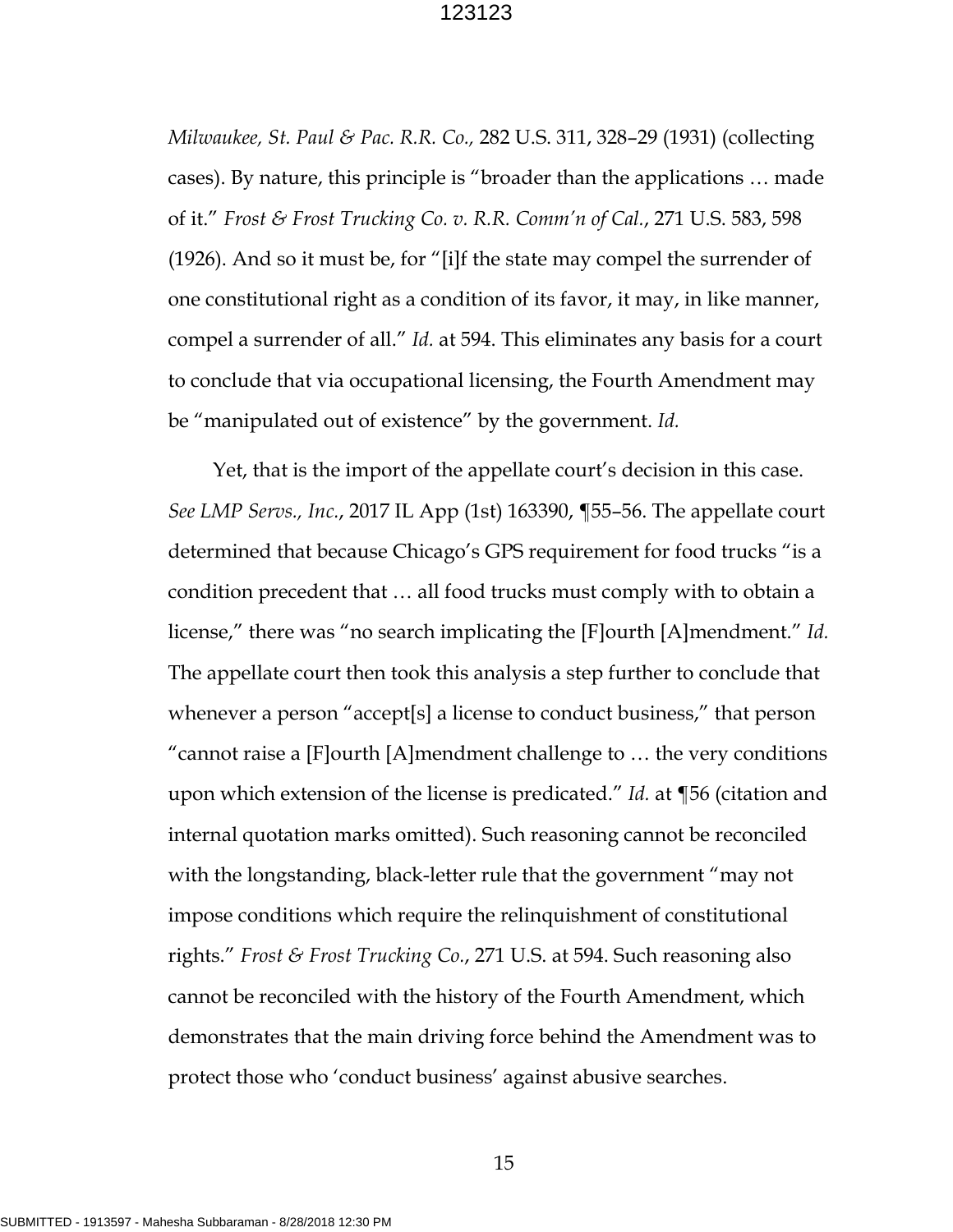## B. Founding era history shows that the Fourth Amendment was meant to protect entrepreneurs from surveillance like Chicago's GPS requirement for food trucks.

In applying the Fourth Amendment, it is always a good idea to "begin with history" — the seminal events of the founding era that gave rise to "the norms that the Fourth Amendment was meant to preserve." *Virginia v. Moore*, 553 U.S. 164, 168 (2008). On this score, the history of the founding era establishes that the origins of the Fourth Amendment may be traced in large part to the "merchants and businessmen whose premises and products were inspected for compliance with … [those] parliamentary revenue measures that most irritated the colonists." *Marshall*, 436 U.S. at 311. Three aspects of this history stand out in terms of considering whether Chicago's GPS requirement for food trucks "risks [g]overnment encroachment of the sort the Framers … drafted the Fourth Amendment to prevent." *Carpenter*, 138 S. Ct. at 2223. These aspects are: (1) the writs of assistance; (2) the use of informants; and (3) the Excise Act.

Writs of Assistance: The Fourth Amendment "grew in large measure out of the colonists' experience with … writs of assistance." *United States* v. *Chadwick,* 433 U.S. 1, 7–8 (1977). "A writ of assistance was a court order to individuals to assist customs officers in … their duties."[10](#page-21-0) "[T]he writ did not authorize a search; it merely vouched for the identity of the customs officers who by their commissions were authorized to search."[11](#page-21-1) 

 $\overline{a}$ 

<span id="page-21-0"></span><sup>10</sup> Tracy Maclin & Julia Mirabella, *Framing the Fourth*, 109 MICH. L. REV. 1049, 1053 n.18 (2011).

<span id="page-21-1"></span><sup>11</sup> *Id.* (internal punctuation and alterations omitted).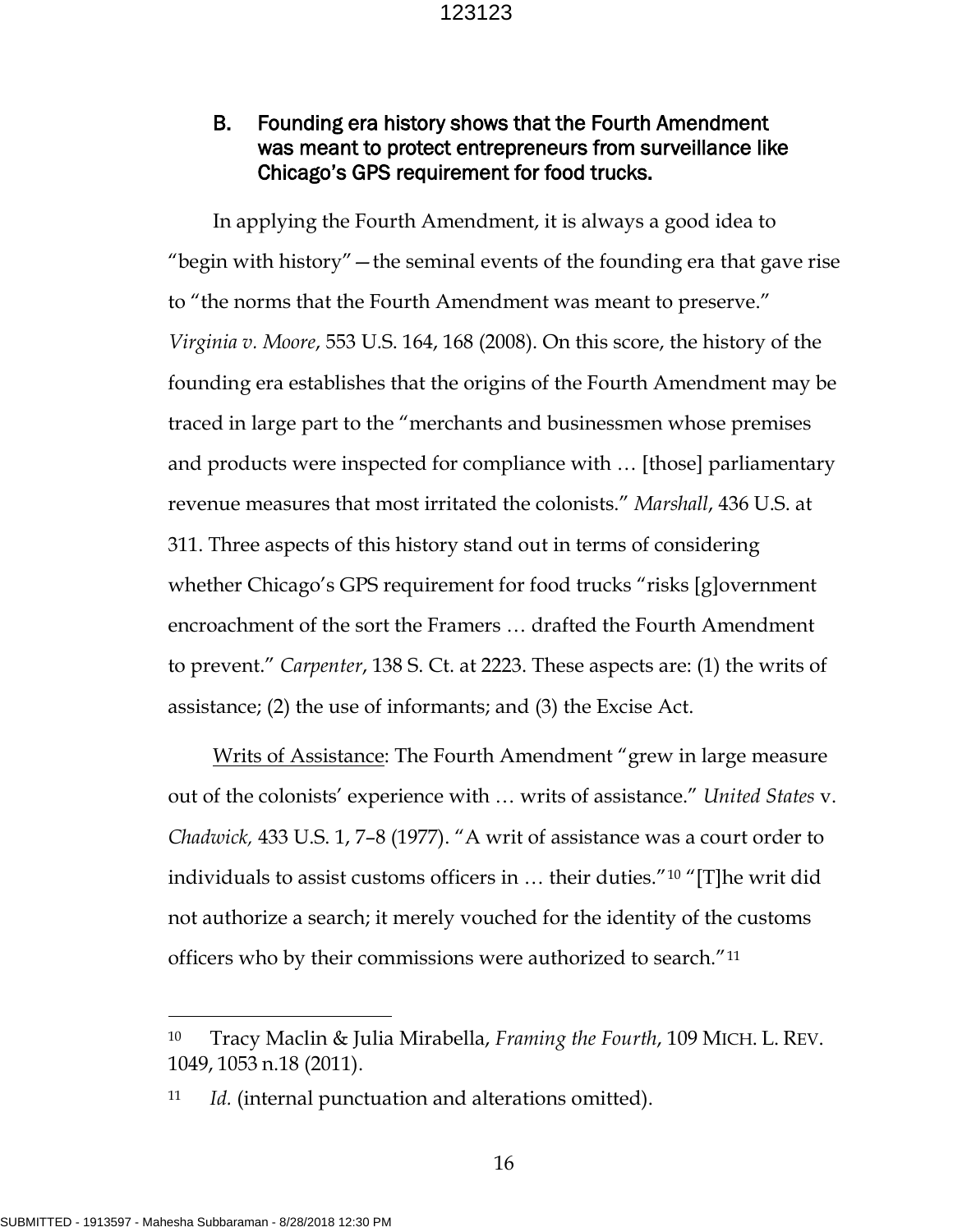The writs afforded "customs officials blanket authority to search where they pleased for goods imported in violation of the British tax laws." *Stanford v. Texas*, 379 U.S. 476, 481 (1965). This included "suspected vaults, cellars, or warehouses." *Boyd*, 116 U.S. at 623. Sixty-three Boston merchants hired James Otis to challenge the writs in court. *See Commw. v. Haynes*, 116 A.3d 640, 649–50 (Pa. Super. Ct. 2015). Otis did so in a 1761 speech that later inspired President John Adams to proclaim: "Then and there the child Independence was born." *Riley v. California,* 134 S. Ct. 2473, 2495 (2014). During his speech, Otis explained that a "person with this writ … may enter all houses, shops, etc., at will, **and command all to assist him**."[12](#page-22-0) Otis accordingly decried the writs as "the worst instrument of arbitrary power."[13](#page-22-1) And to prove his point, Otis offered the following example of how one "Mr. Ware" had exercised the writ:

> Th[e] wanton exercise of this power is not a chimerical suggestion of a heated brain. I will mention some facts. … Mr. Justice Walley had called … Mr. Ware before him, by a constable, to answer for a breach of the Sabbath-day Acts, or that of profane swearing. As soon as he had finished, Mr. Ware asked him if he had done. He replied, "Yes." "Well then," said Mr. Ware, "I will show you a little of my power. I command you to permit me to search your house for uncustomed goods"—and went on to search the house from the garret to the cellar; and then served the constable in the same manner!<sup>[14](#page-22-2)</sup>

 $\overline{a}$ 

<span id="page-22-0"></span><sup>12 2</sup> WORKS OF JOHN ADAMS 524 (C. Adams ed. 1850) (bold added).

<span id="page-22-1"></span><sup>13</sup> *Id.* at 523.

<span id="page-22-2"></span><sup>14</sup> *Id.* at 524–25.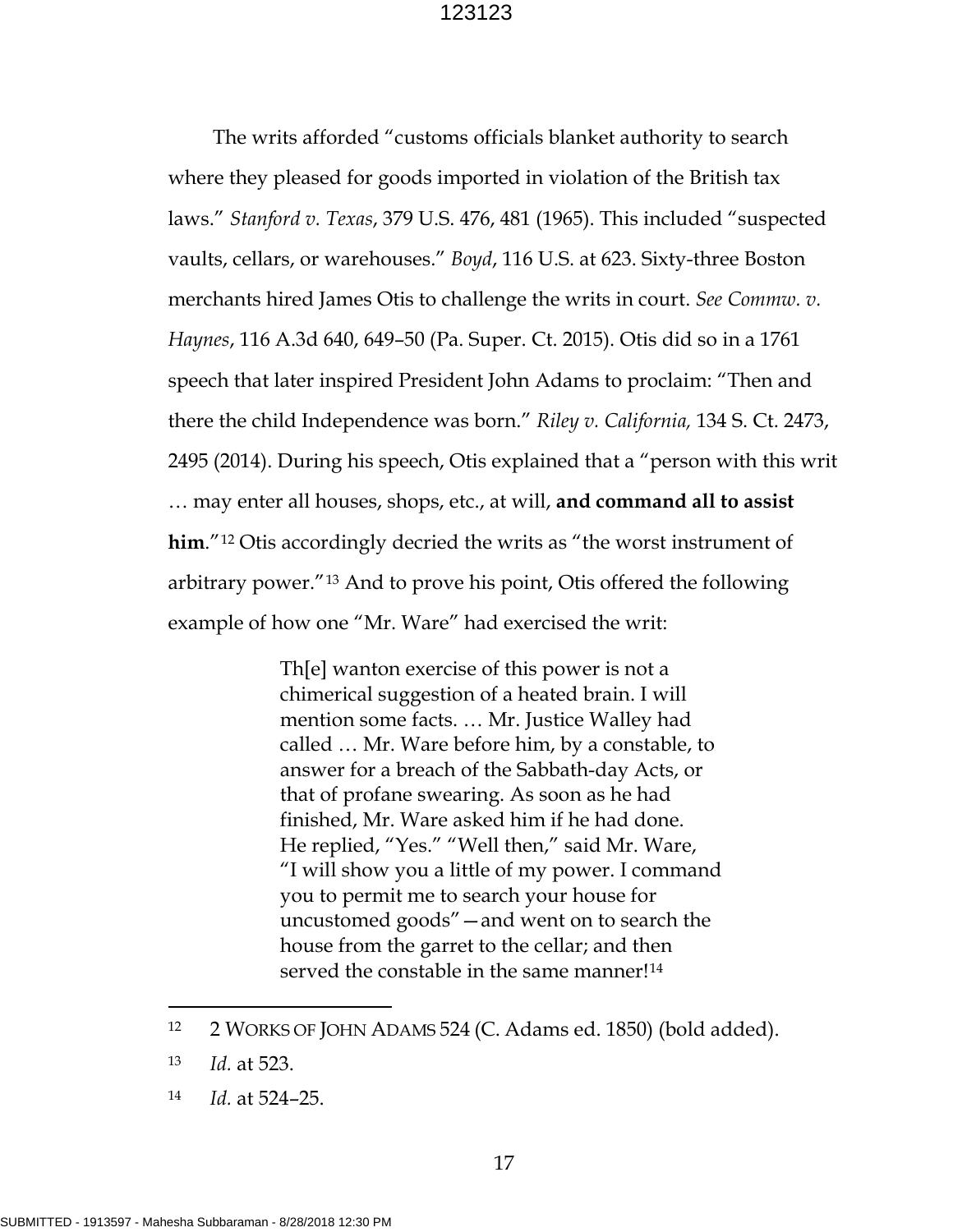Use of Informants: Writs of assistance were not the only tool in the customs official's arsenal that rankled founding era Americans. These officials also used "informants to learn of places where smuggled goods were being kept." *Haynes*, 116 A.3d at 649. "The informer was essential to the … enforcement regime of the Boston customs house in the 1750s."[15](#page-23-0) This was because "it was one thing to have a legal power of entry and another to know when and where to make use of it."[16](#page-23-1) "Random searches … might often be so much wasted effort."[17](#page-23-2) Customs officials needed "a reliable tip-off" since "no amount of legislation could lead a customs officer to where a particular lot of smuggled merchandise lay hidden."[18](#page-23-3) So, these officials recruited informants through advertisements promising that "if any Person or Persons will give Information," such persons would be "handsomely rewarded" and "their Names concealed."[19](#page-23-4) 

Excise Act: Following the government abuses made possible by the writs of assistance and informants, the Excise Act of 1754 was the "final straw for some colonists."[20](#page-23-5) The Excise Act empowered tax collectors to "interrogate any citizen under oath concerning his annual consumption of spirits."[21](#page-23-6) The Excise Act also "required everyone to maintain an account

<span id="page-23-2"></span>17 *Id.*

 $\overline{a}$ 

<span id="page-23-3"></span>18 *Id.* at 127–28.

<span id="page-23-4"></span>19 *Id.* at 128.

<span id="page-23-5"></span>20 Maclin & Mirabella, *supra* note 10, at 1053.

<span id="page-23-6"></span>21 *Id.* (citation and internal quotation marks omitted).

<span id="page-23-0"></span><sup>15</sup> M.H. SMITH, THE WRITS OF ASSISTANCE CASE 128 (1978).

<span id="page-23-1"></span><sup>16</sup> *Id.* at 127.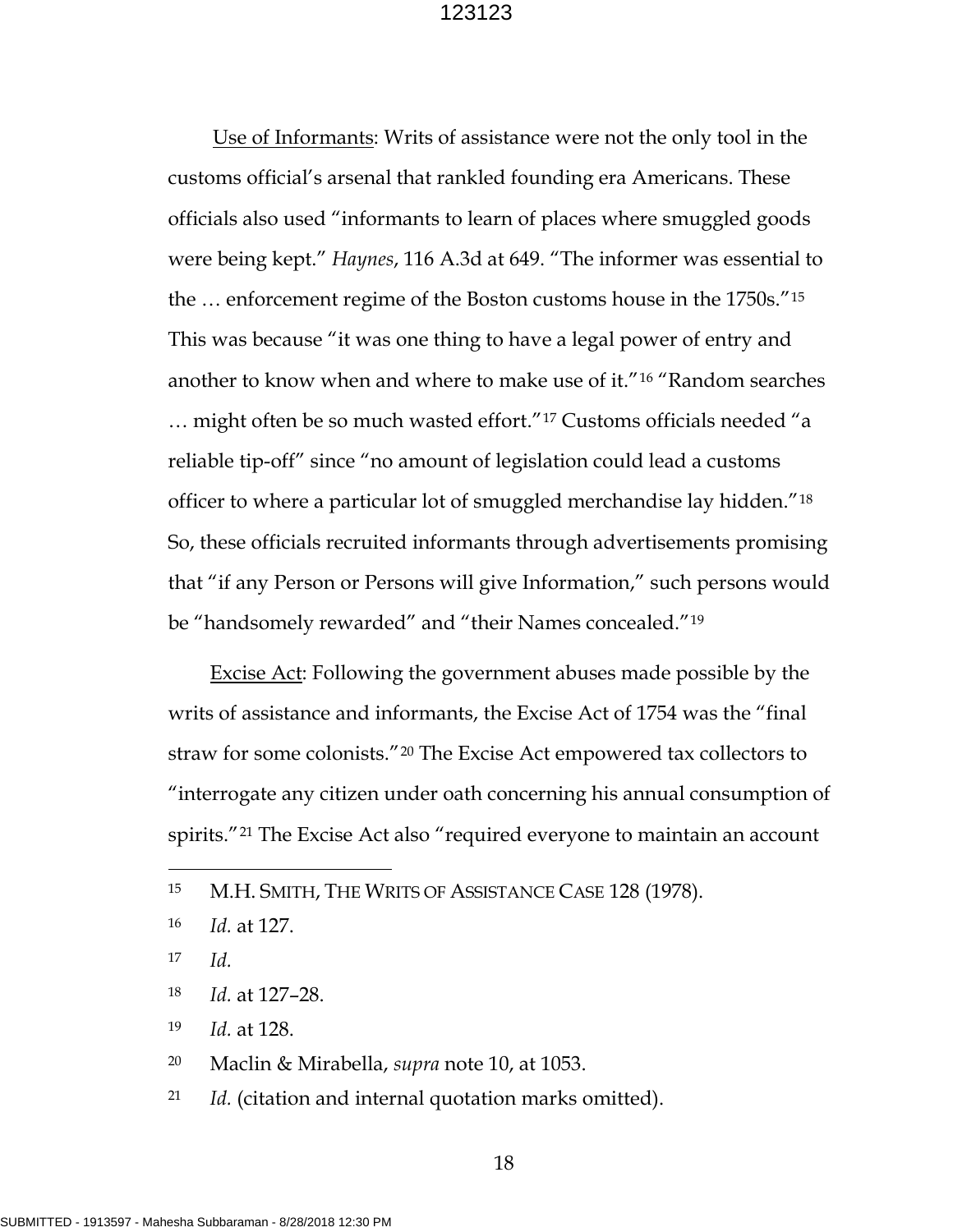of his family's annual consumption [of spirits] and swear to its veracity if the local excise officer asked."[22](#page-24-0) Public outcry against these requirements was voluminous and widespread.[23](#page-24-1) "[O]pposition … transcended merchants and narrow class interests."[24](#page-24-2) In the end, the Excise Act not only "broaden[ed] the consensus against general searches and seizures," it also "bred legislation implementing specific warrants for impost and customs searches as a way to curb promiscuous searches."[25](#page-24-3)

With the above founding era history now in view, all of the Fourth Amendment problems with Chicago's GPS requirement for food trucks become transparent. In short, the GPS requirement commands food truck owners to assist the government by installing a device that acts as an informant of the truck's location and keeps an account of that information that may be later accessed by the government at any time. The colonial equivalent of the GPS requirement would have been a law requiring merchants to hire a private employee to keep an account of every place the merchant went by the hour, and then make that account available to any customs official who had cause to see it, or to any member of the public. It is impossible to believe that such a law would have passed muster with the same colonists who drafted the Fourth Amendment to combat the writs of assistance, the use of informants, and the Excise Tax.

 $\overline{a}$ 

<span id="page-24-0"></span><sup>22</sup> *Id.* (citation and internal quotation marks omitted).

<span id="page-24-1"></span><sup>23</sup> *See id.*

<span id="page-24-2"></span><sup>24</sup> *Id.* (citation and internal quotation marks omitted).

<span id="page-24-3"></span><sup>25</sup> *Id.* at 1053–54 (citation and internal quotation marks omitted).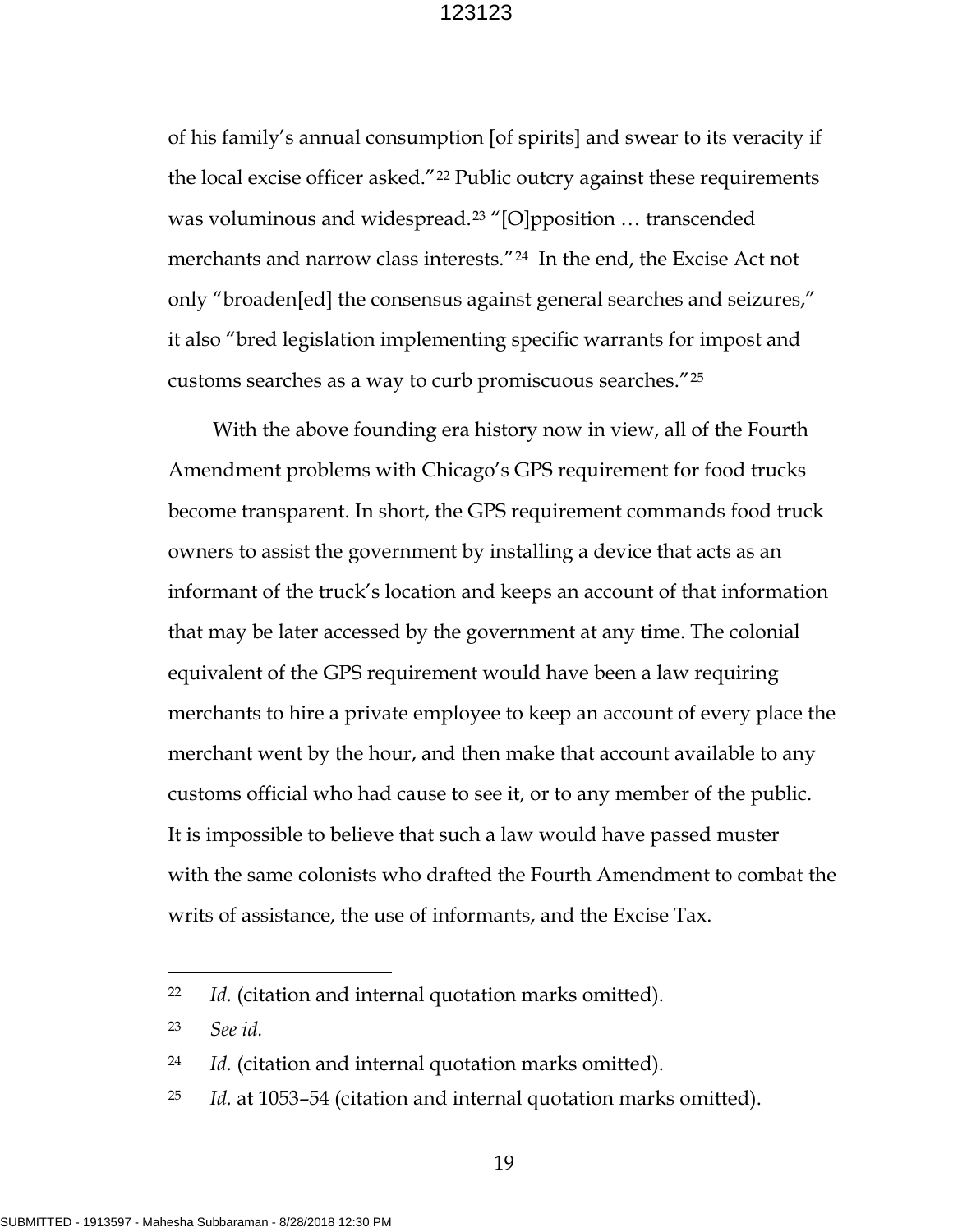## C. Absent recognition that a search is a search—even when made a condition of licensure—the Fourth Amendment will become a nullity for entrepreneurs.

Founding era history is not the only reason why this Court should reject the appellate court's conclusion here that search-based licensure conditions fall outside the Fourth Amendment. The Court should also look toward the future and consider the long-term ramifications of the appellate court's decision in this case. If occupational licensing is now a backdoor for the government to effectuate searches free of Fourth Amendment limits, the future privacy of countless Illinoisans is in jeopardy.

According to a 2015 study, "24.7 percent of the workforce in Illinois [is] licensed."[26](#page-25-0) In concrete terms, this means that "roughly 1.6 million Illinoisans are currently required to have a license to legally practice their occupation."[27](#page-25-1) Among the occupations that Illinois licenses are a litany of "low- and moderate-income [professions]," which include everything from auctioneers to makeup artists to manicurists to athletic trainers to massage therapists.[28](#page-25-2) Illinois has also taken certain steps in recent years to make it easier for more people to obtain occupational licenses (i.e., by reducing barriers to entry), paving the way for the total number of professionallylicensed Illinoisans to grow even higher in the future.[29](#page-25-3) 

 $\overline{a}$ 

<span id="page-25-3"></span>29 *See id.* at 3.

<span id="page-25-0"></span><sup>26</sup> PATRICK A. MCLAUGHLIN, ET AL., MERCATUS CENTER, THE STATE OF OCCUPATIONAL LICENSURE IN ILLINOIS 1 (2017), *available at*  https://bit.ly/2vZhbZf.

<span id="page-25-1"></span><sup>27</sup> *Id.* 

<span id="page-25-2"></span><sup>28</sup> *Id.* at 1–2.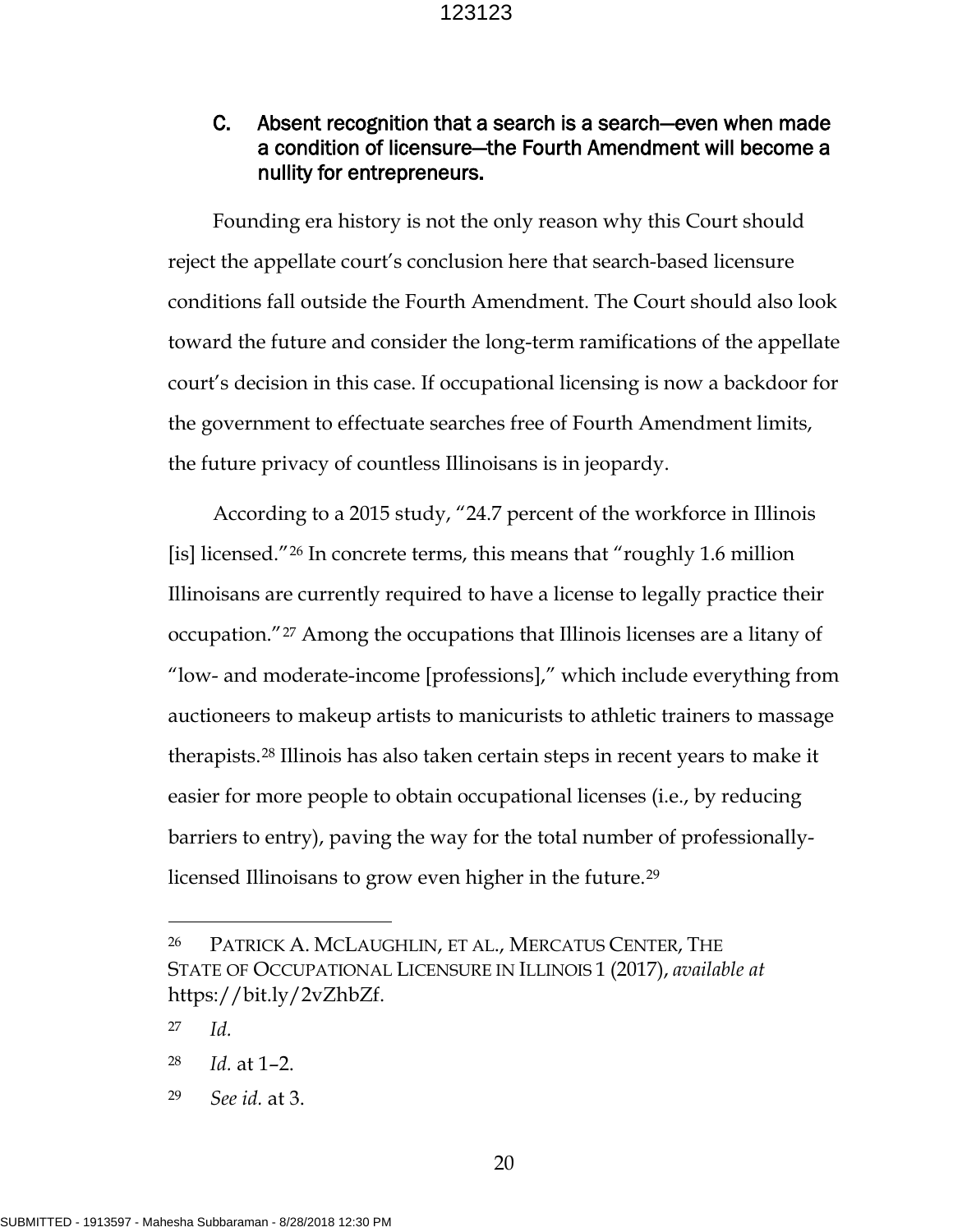Now, if the appellate court's decision in this case is correct, then the government may condition the occupational licenses of some 1.6 million Illinoisans on submission to searches without any possibility of Fourth Amendment review. The government may also do the same thing in the course of creating new occupational licenses. Imagine a city passes an ordinance requiring all babysitters, regardless of age, to be licensed if they are paid. Then imagine that a condition of this license is that the babysitter must purchase and wear a body camera at all times while on the job and broadcast the video data to the public. According to the appellate court's decision, any babysitter who "accept[s] [such] a license … cannot raise a [F]ourth [A]mendment challenge to … the very conditions upon which extension of the license is predicated." *LMP Servs., Inc.*, 2017 IL App (1st) 163390 at ¶56 (citation and internal quotation marks omitted).

This hypothetical should not be dismissed on the ground that no government would ever authorize such an intrusive search. Instead, the Court should recognize "the tendency of a principle to expand itself to the limit of its logic."[30](#page-26-0) And from this perspective, to affirm the appellate court's decision in this case "would unleash a principle of constitutional law that would have no obvious stopping place." *Luis v. United States*, 136 S. Ct. 1083, 1094 (2016). The Fourth Amendment would become a nullity for licensed professionals, rendering hollow the Amendment's central promise of governing "all invasions on the part of the government and its employés of the … privacies of life." *Boyd*, 116 U.S. at 630.

<span id="page-26-0"></span>30 B. CARDOZO, THE NATURE OF THE JUDICIAL PROCESS 51 (1921).

21

 $\overline{a}$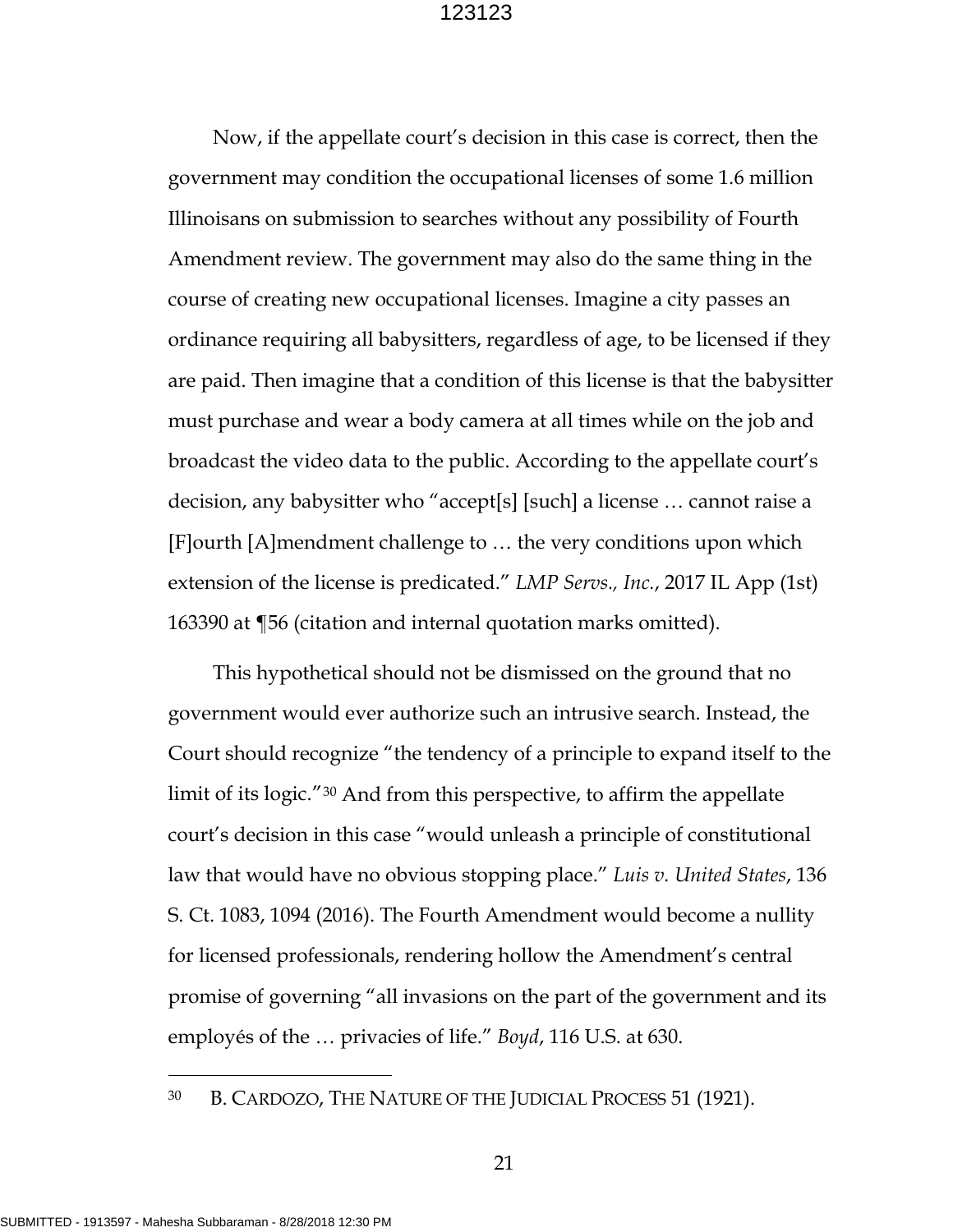## Conclusion

When it comes to the Fourth Amendment's guarantee of individual privacy, "all owe [a] duty of vigilance for its effective enforcement." *Go-Bart Importing Co. v. United States*, 282 U.S. 344, 357 (1931). While the City of Chicago's GPS requirement for food trucks may be "divested of many of the aggravating incidents of actual [physical] search and seizure," this requirement "contains the[] substance and essence" of a government search. *Boyd v. United States*, 116 U.S. 616, 635 (1886). Because the Illinois Appellate Court held otherwise, this Court should reverse.

Respectfully submitted,

Dated: August 20, 2018

**RESTORE THE FOURTH, INC.**  *Amicus Curiae*

By: /s/Mahesha P. Subbaraman One of Restore the Fourth, Inc.'s Attorneys

Daniel E. Massoglia (ARDC #6317393) 2865 W. Lyndale St. #1 Chicago, IL 60647 (336) 575-6968 dmassoglia@gmail.com Mahesha P. Subbaraman\* (ARDC #6329096) SUBBARAMAN PLLC 222 South Ninth Street, Ste. 1600 Minneapolis, MN 55402-3389 (612) 315-9210 mps@subblaw.com

Mariana Karampelas (ARDC #6306288) MK LAW, LLC 180 W. Washington St., Ste. 700 Chicago, IL 60602-2318 (312) 545-8660 mk@mklawchicago.com

\* Admitted *Pro Hac Vice*

*Attorneys for Amicus Curiae Restore the Fourth, Inc.*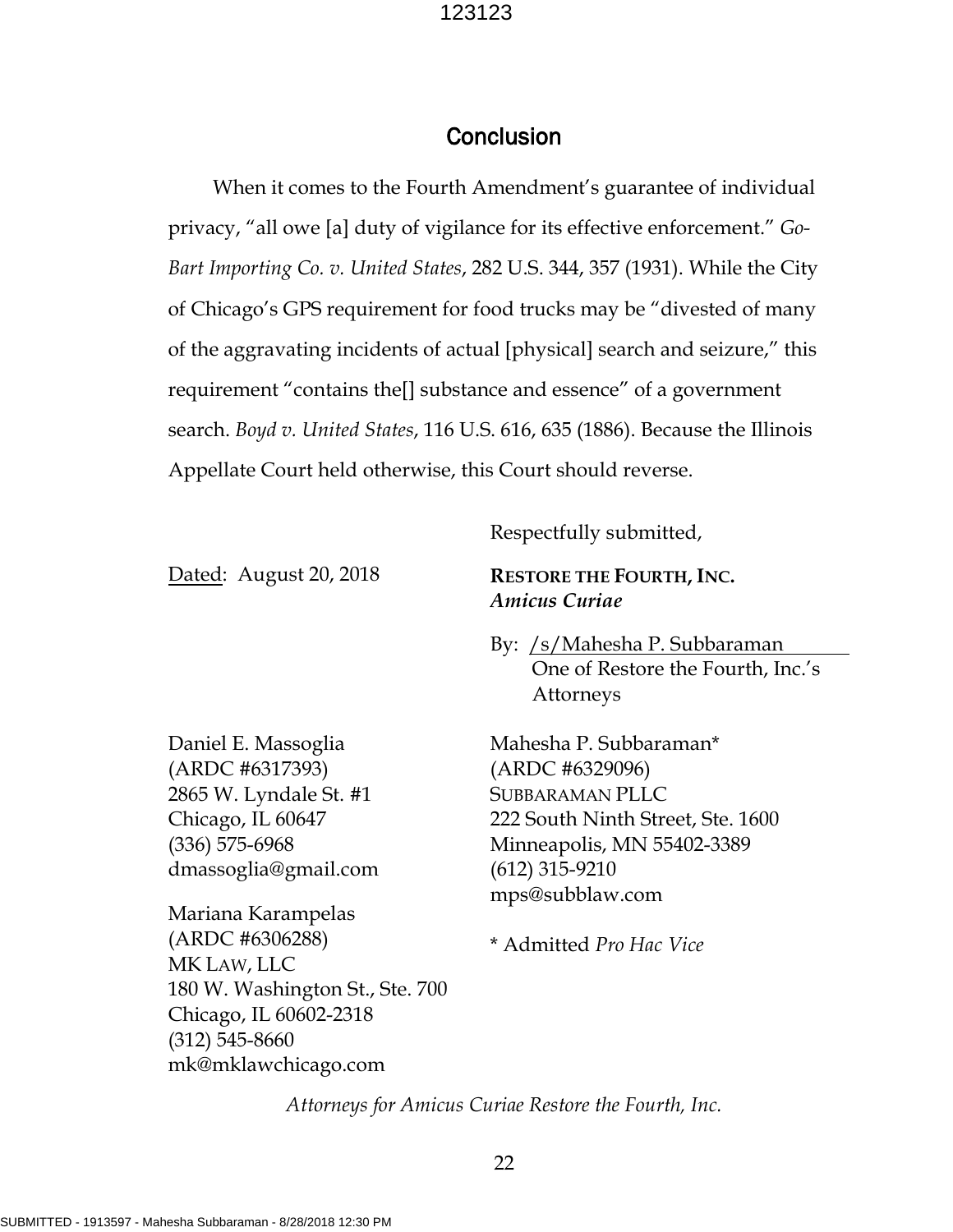## Certificate of Compliance

I, Mahesha P. Subbaraman, certify that this brief conforms to the requirements of Rules 341(a) and (b). The length of this brief, excluding the pages or words contained in the Rule 341(d) cover, the Rule 341(h)(1) statement of points and authorities, the Rule 341(c) certificate of compliance, the certificate of service, and those matters to be appended to the brief under Rule 342(a), is **5,609 words**.

Dated: August 20, 2018 By: /s/Mahesha P. Subbaraman One of Restore the Fourth, Inc.'s Attorneys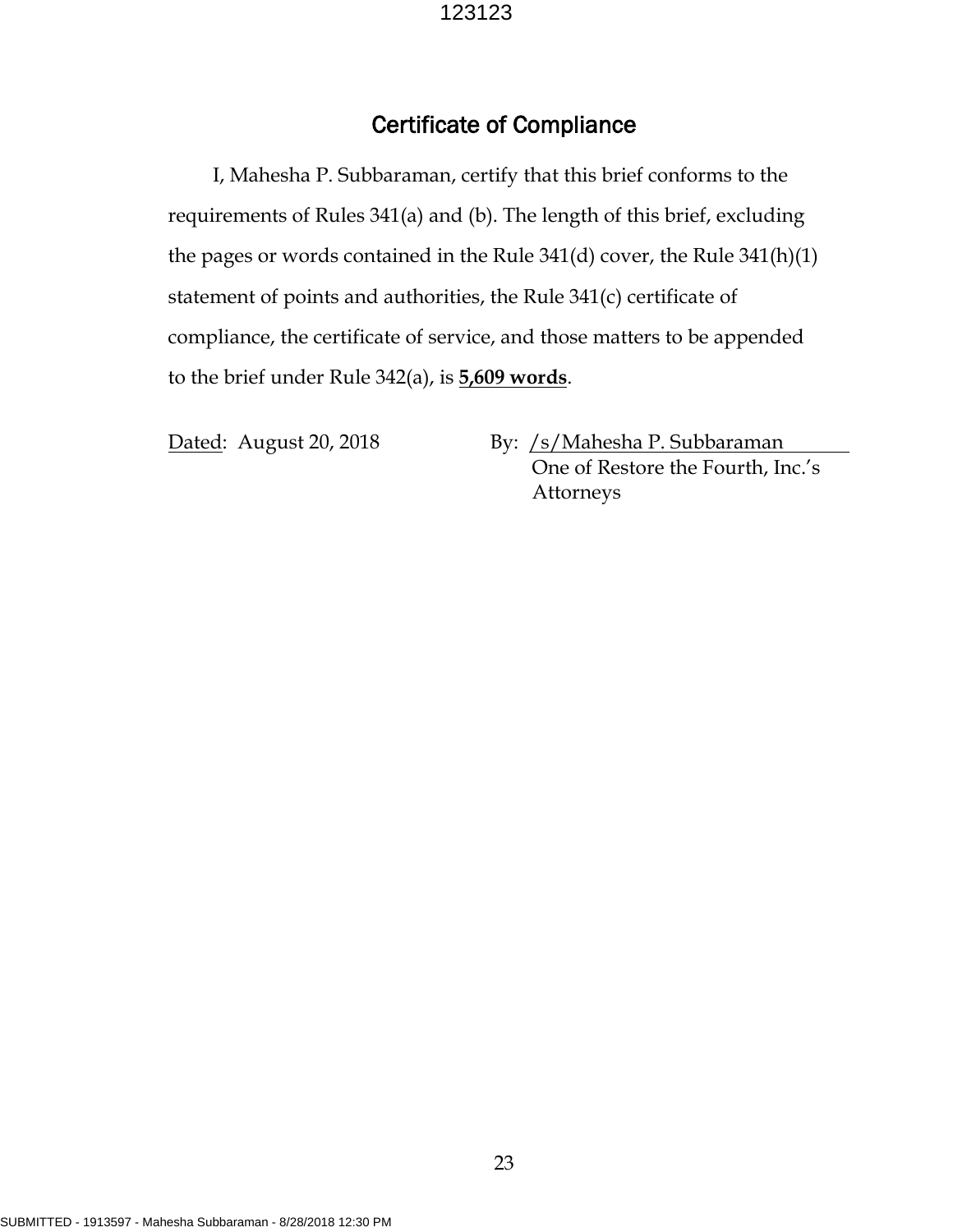## Certificate of Service

Under penalties as provided by law pursuant to Section 1-109 of the Code of Civil Procedure, the undersigned attorney certifies that upon approval of Restore the Fourth, Inc.'s motion for leave to file this brief, the foregoing Brief of *Amicus Curiae* Restore the Fourth, Inc. in Support of Plaintiff-Appellant LMP Services, Inc. will be served by e-mail and one copy will be served by U.S. Mail on each of the following parties through their respective counsel-of-record as indicated below.

#### Counsel for Plaintiff-Appellant LMP Services, Inc.:

Robert P. Frommer, Esq. (rfrommer@ij.org), Robert W. Gall, Esq. (bgall@ij.org), & Erica J. Smith, Esq. (esmith@ij.org), INSTITUTE FOR JUSTICE 901 N. Glebe Road, Suite 900, Arlington, VA 22203

James W. Joseph, Esq. (jjoseph@eimerstahl.com) EIMER STAHL LLP, 224 South Michigan Avenue, Suite 1100, Chicago, IL 60604.

Counsel for Defendant-Appellee City of Chicago:

Suzanne M. Loose (suzanne.loose@cityofchicago.org) City of Chicago, Department of Law Appeals Division 30 North LaSalle Street, Suite 800 Chicago, Illinois 60602 appeals@cityofchicago.org

Dated: August 20, 2018 By: /s/Mahesha P. Subbaraman One of Restore the Fourth, Inc.'s Attorneys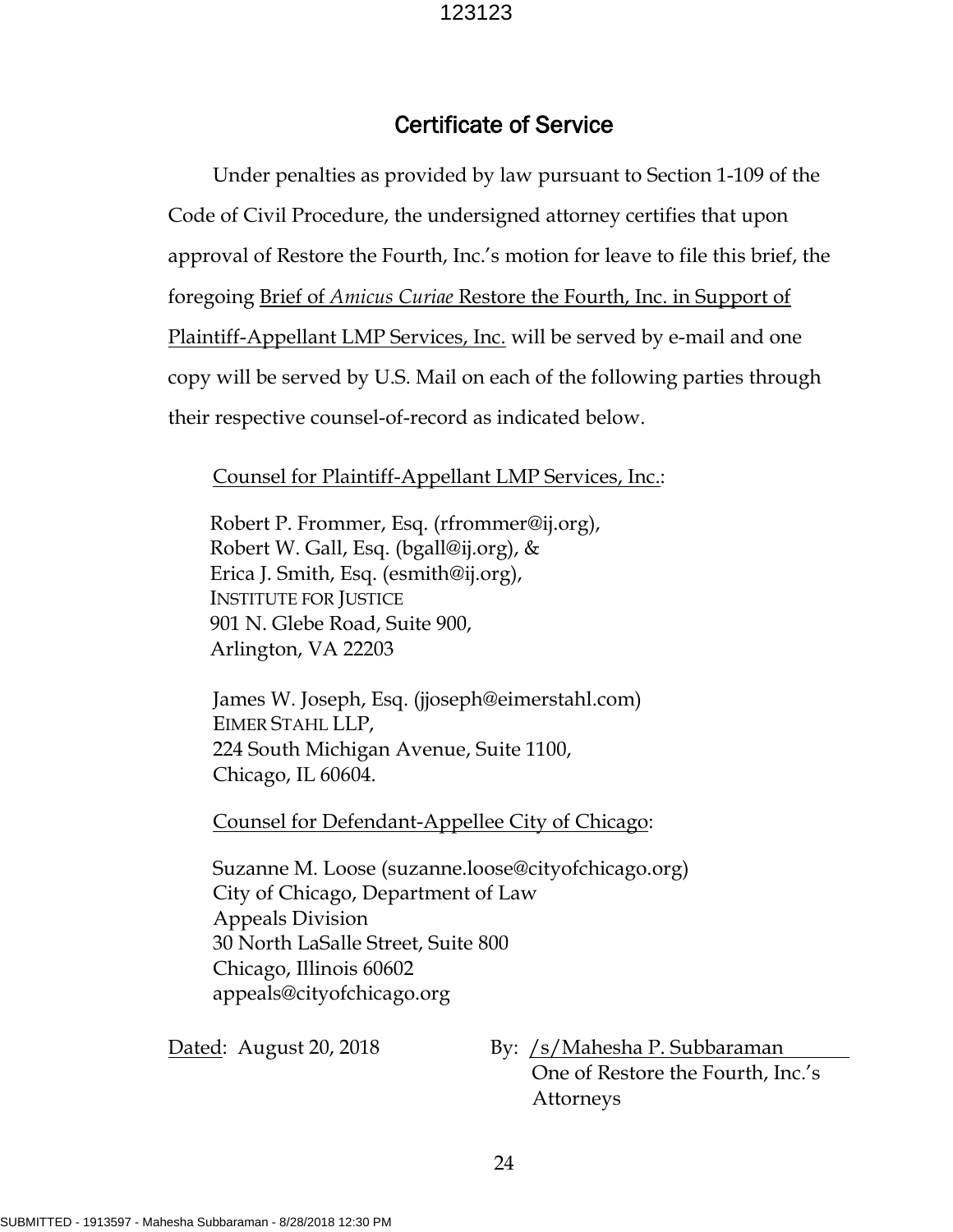#### No. 123123

# In the Supreme Court of Illinois

LMP SERVICES, INC.,

Plaintiff–Appellant,

v.

THE CITY OF CHICAGO,

Defendant–Appellee.

On Appeal from the Illinois Appellate Court, First Judicial District, Case No. 1-16-3390

There on Appeal from the Circuit Court of Cook County, Illinois, County Department, Chancery Division, No. 12 CH 41235

Hon. Helen A. Demacopoulos, *Presiding Judge*.

#### **NOTICE OF FILING & PROOF OF SERVICE**

TO: Robert P. Frommer, Esq. (rfrommer@ij.org), Robert W. Gall, Esq. (bgall@ij.org), & Erica J. Smith, Esq. (esmith@ij.org), INSTITUTE FOR JUSTICE, 901 N. Glebe Road, Suite 900, Arlington, VA 22203.

James W. Joseph, Esq. (jjoseph@eimerstahl.com), EIMER STAHL LLP, 224 South Michigan Avenue, Suite 1100, Chicago, IL 60604.

Suzanne M. Loose, Esq. (suzanne.loose@cityofchicago.org; appeals@cityofchicago.org), CITY OF CHICAGO, DEPARTMENT OF LAW, APPEALS DIVISION, 30 North LaSalle Street, Suite 800, Chicago, IL 60602.

Daniel E. Massoglia, Esq. (dmassoglia@gmail.com), Attorney at Law, 2865 W. Lyndale St. #1, Chicago, IL 60647.

Mariana Karampelas, Esq. (mk@mklawchicago.com), MK LAW, LLC, 180 West Washington Street, Suite 700, Chicago, IL 60602-2318.

Alex Marthews (rt4chair@protonmail.com), National Chair, RESTORE THE FOURTH, INC., 28 Temple Street, Belmont, MA 02478

PLEASE TAKE NOTICE that on August 20, 2018, the undersigned filed with the Clerk of the Supreme Court of Illinois through an approved electronic filing service provider (the efileIL system) the [Proposed] Brief of *Amicus Curiae* Restore the Fourth, Inc. in Support of Plaintiff-Appellant LMP Services, Inc., a copy of which is attached to this notice and hereby served upon you.

Page 1 of 3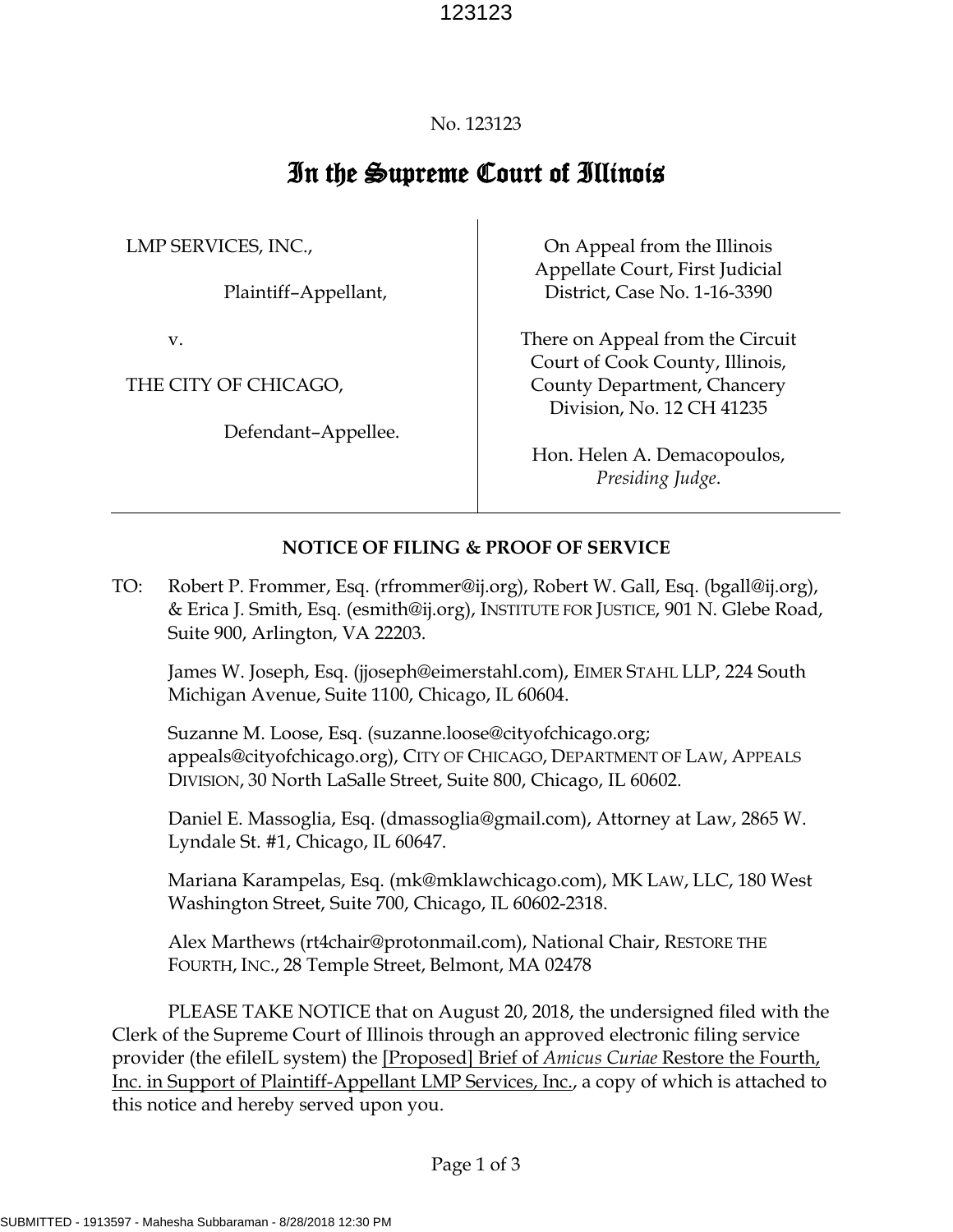Pursuant to Illinois Supreme Court Rules 11 and 12, the undersigned certifies under penalty as provided by Section 1-109 of the Code of Civil Procedure, that on August 20, 2018, the undersigned served the [Proposed] Brief of *Amicus Curiae* Restore the Fourth, Inc. in Support of Plaintiff-Appellant LMP Services, Inc., together with this Notice of Filing & Proof of Service, upon the following persons as indicated below:

*Via an Approved Electronic Filing Service Provider*:

Robert P. Frommer, Esq. (rfrommer@ij.org).

James W. Joseph, Esq. (jjoseph@eimerstahl.com).

*Via E-Mail:*

Robert W. Gall, Esq. (bgall@ij.org).

Erica J. Smith, Esq. (esmith@ij.org).

Suzanne M. Loose, Esq. (suzanne.loose@cityofchicago.org; appeals@cityofchicago.org).

Daniel E. Massoglia, Esq. (dmassoglia@gmail.com).

Mariana Karampelas, Esq. (mk@mklawchicago.com).

Alex Marthews (rt4chair@protonmail.com).

Upon the Court's acceptance of this filing: (1) the persons identified above with identified email addresses will be served using the Court's electronic filing system or by e-mail; and (2) one copy of Restore the Fourth, Inc.'s Amicus Brief will be sent via U.S. Mail to Plaintiff-Appellant's counsel and Defendant-Appellee's counsel, respectively. If the motion for leave to file is granted, the undersigned will send 13 copies of Restore the Fourth, Inc.'s Amicus Brief to the Clerk of the Supreme Court of Illinois.

Daniel E. Massoglia (ARDC #6317393) 2865 W. Lyndale St. #1 Chicago, IL 60647 (336) 575-6968 dmassoglia@gmail.com

Mariana Karampelas (ARDC #6306288) MK LAW, LLC

#### Dated: August 20, 2018 By: /s/Mahesha P. Subbaraman One of Restore the Fourth, Inc.'s Attorneys

Mahesha P. Subbaraman\* (ARDC #6329096) SUBBARAMAN PLLC 222 South Ninth Street, Ste. 1600 Minneapolis, MN 55402-3389 (612) 315-9210 mps@subblaw.com

\* Admitted *Pro Hac Vice*